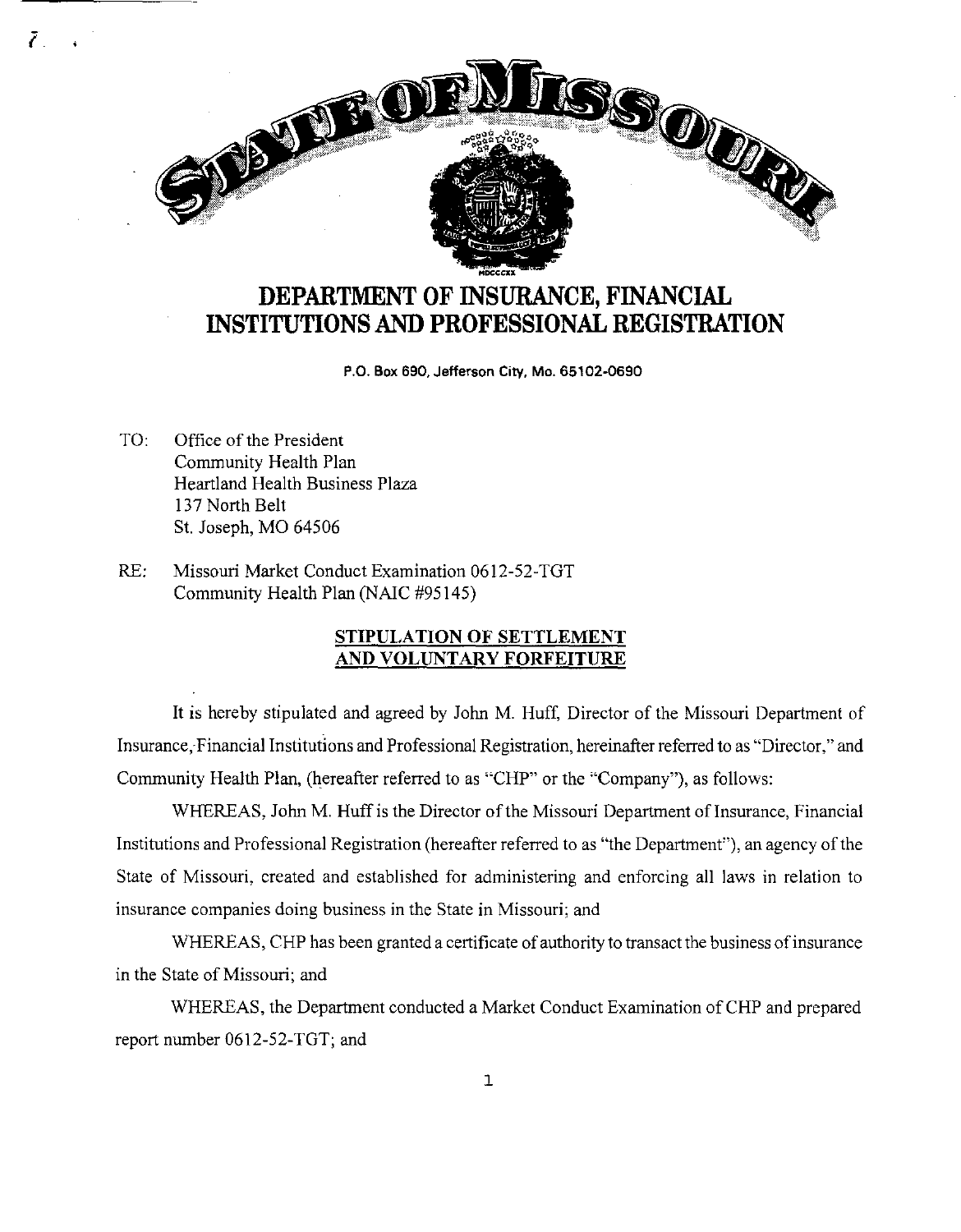WHEREAS, the report of the Market Conduct Examination revealed that:

*?* 

1. In some instances, CHP issued small employer group health insurance policies that allowed employers to establish the number of hours to be eligible for group health benefits at more than 30 hours per week, thereby violating §379.9302.(15), RSMo, and DIFP Bulletin 07-07.

Under CHP's general claims handling practices, the Company improperly denied claims if they were not "clean," or otherwise incomplete or contained incorrect information rather than either paying the entire or undisputed part of the claim, denying all or part of the claim, or asking for more information, in violation of §§376.383 and 376.384, RSMo.

3. In some instances, CHP's utilization review program failed to provide providers with adequate access to CHP's guidelines for approval of certain medical procedures, in violation of §376.1361.6, RSMo, and 20 CSR 400-10.010(1).

4. In some instances, CHP improperly denied claims without conducting a reasonable investigation and failed to adopt and implement reasonable standards for claims administration, thereby violating §375.1007(3) and (4), RSMo.

5. In some instances, CHP allowed the provider to accept payment from the motor vehicle insurance carrier in excess of CHP's payment, in violation of §354.606, RSMo, and 20 CSR 400- 2.030(2)(F)4.

6. In some instances, CHP improperly handled complaints it received from insureds, in violation of  $\S 375.1007(1)$ , (3), and (4), RSMo.

WHEREAS, CHP hereby agrees to take remedial action bringing it into compliance with the statutes and regulations of Missouri and agrees to maintain those corrective actions at all times, including, but not limited to, taking the following actions:

1. CHP agrees to take corrective action to assure that the errors noted in the abovereferenced market conduct examination report do not recur;

2. CHP agrees to re-open and review all of its claims that were denied due to incomplete or incorrect information dated January 1, 2004, through the date a final Order is entered closing this examination, to determine if those claims should have been paid. If the Company determines claims should have been paid or were improperly processed, CHP will reprocess those claims and pay them in full, including any applicable interest required under law, with a letter stating that the payments are being paid "as a result of findings from a market conduct examination performed by the Missouri Department of Insurance, Financial Institutions and Professional Registration." It will also provide evidence to the Department that all such payments have been made within 120 days after a final Order concluding this exam is entered by the Department;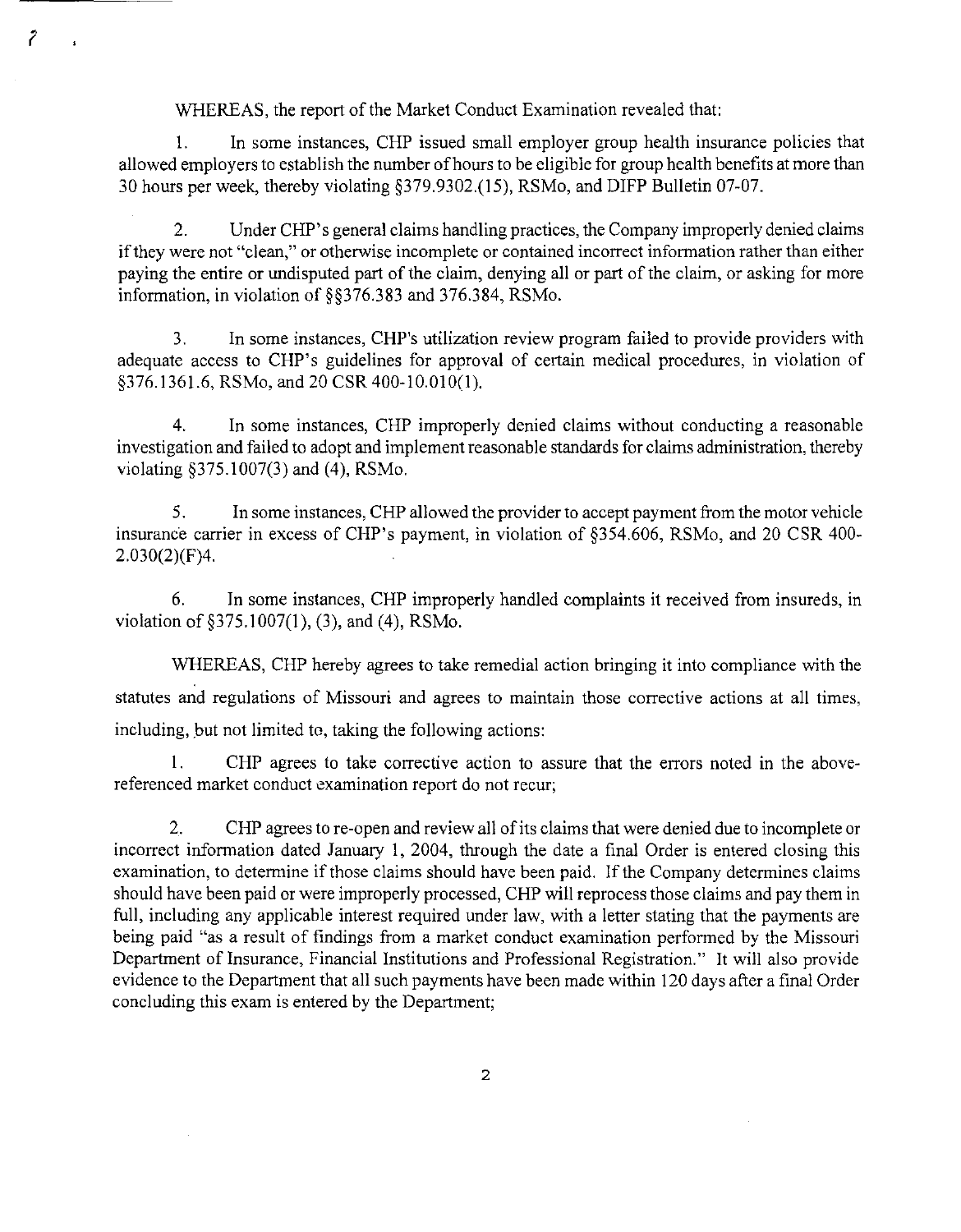3. CHP agrees to review all of its claims that were denied due to late filing by the provider dated January I, 2004, through the date a final Order is entered closing this examination, to determine if any claims should have been processed as having been previously filed timely. If CHP determines any claim was filed timely, or if it receives evidence from a provider that a claim was filed timely, it shall re-open that claim for processing using the procedures specified in paragraph 2 above. As of the date of this Stipulation, CHP has advised the Department that based on its review of claims received to date, no claims denied as late had been previously filed timely. However, if CHP receives evidence from a provider that a claim was filed timely, it shall re-open that claim for processing using the procedures specified in paragraph 2 above;

7

4. CHP agrees to reopen the third party payor claims listed in the examination report and make payment to each claimant in the amount of the monies received by the provider from the liability carrier or the amount returned from the provider to CHP, whichever is greater, including all applicable interest required under law and to discontinue this practice immediately. The payment to the claimant will include a letter stating that the payment is being paid "as a result of findings from a market conduct examination performed by the Missouri Department of Insurance, Financial Institutions and Professional Registration." It will also provide evidence to the Department that all such payments have been made and that the Company discontinued this practice within 90 days after a final Order closing this exam is entered by the Department; and

5. CHP agrees to file documentation of all other remedial actions taken by it to implement compliance with the terms of this Stipulation of Settlement and Voluntary Forfeiture and to assure that the errors noted in the examination report do not recur, including explaining the steps taken and the results of such actions, with the Director within 60 days of the entry of a final Order closing this examination.

WHEREAS, CHP neither admits nor denies the findings or violations set forth above and enumerated in the examination report; and

WHEREAS, CHP is of the position that this Stipulation of Settlement and Voluntary Forfeiture is a compromise of disputed factual and legal allegations, and that payment of a forfeiture is merely to resolve the disputes and avoid litigation; and

WHEREAS, CHP, after being advised by legal counsel, does hereby voluntarily and knowingly waive any and all rights for procedural requirements, including notice and an opportunity for a hearing, which may have otherwise applied to the above referenced Market Conduct Examination; and

WHEREAS, CHP hereby agrees to the imposition of the ORDER of the Director and as a result of Market Conduct Examination #0612-52-TGT further agrees, voluntarily and knowingly to surrender and forfeit the sum of\$8,948.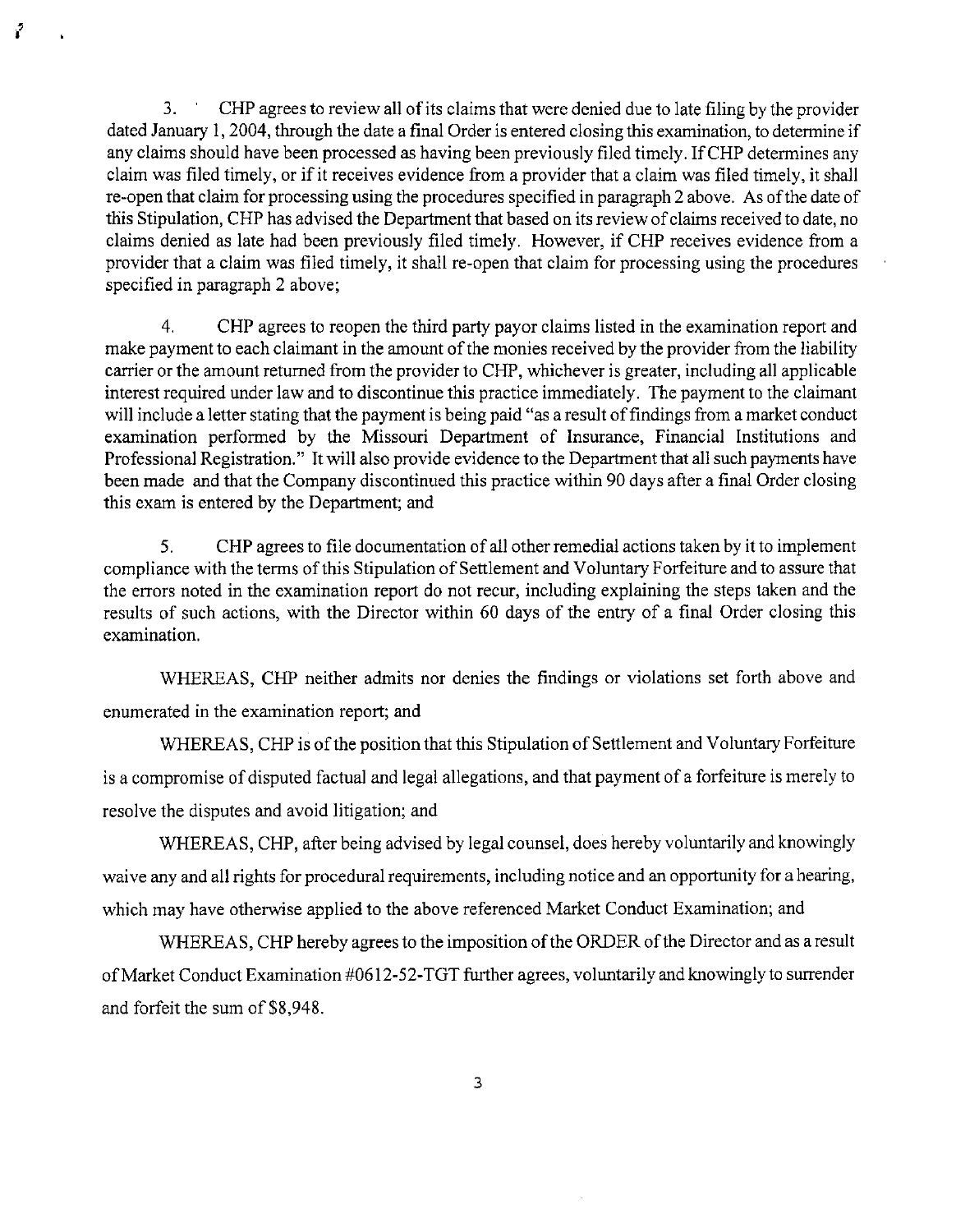NOW, THEREFORE, in lieu of the institution by the Director of any action for the SUSPENSION or REVOCATION of the Certificate(s) of Authority of CHP to transact the business of insurance in the State of Missouri or the imposition of other sanctions, CHP does hereby voluntarily and knowingly waive all rights to any hearing, does consent to the ORDER of the Director and does surrender and forfeit the sum of \$8,948, such sum payable to the Missouri State School Fund, in accordance with §374.280, RSMo.

*<sup>i</sup>*...

DATED:  $J^{-1}$   $\longrightarrow$   $\longrightarrow$ President Jams Wilson,  $\mathcal{S}_{eq}$  / TNOKS.

Community Health Plan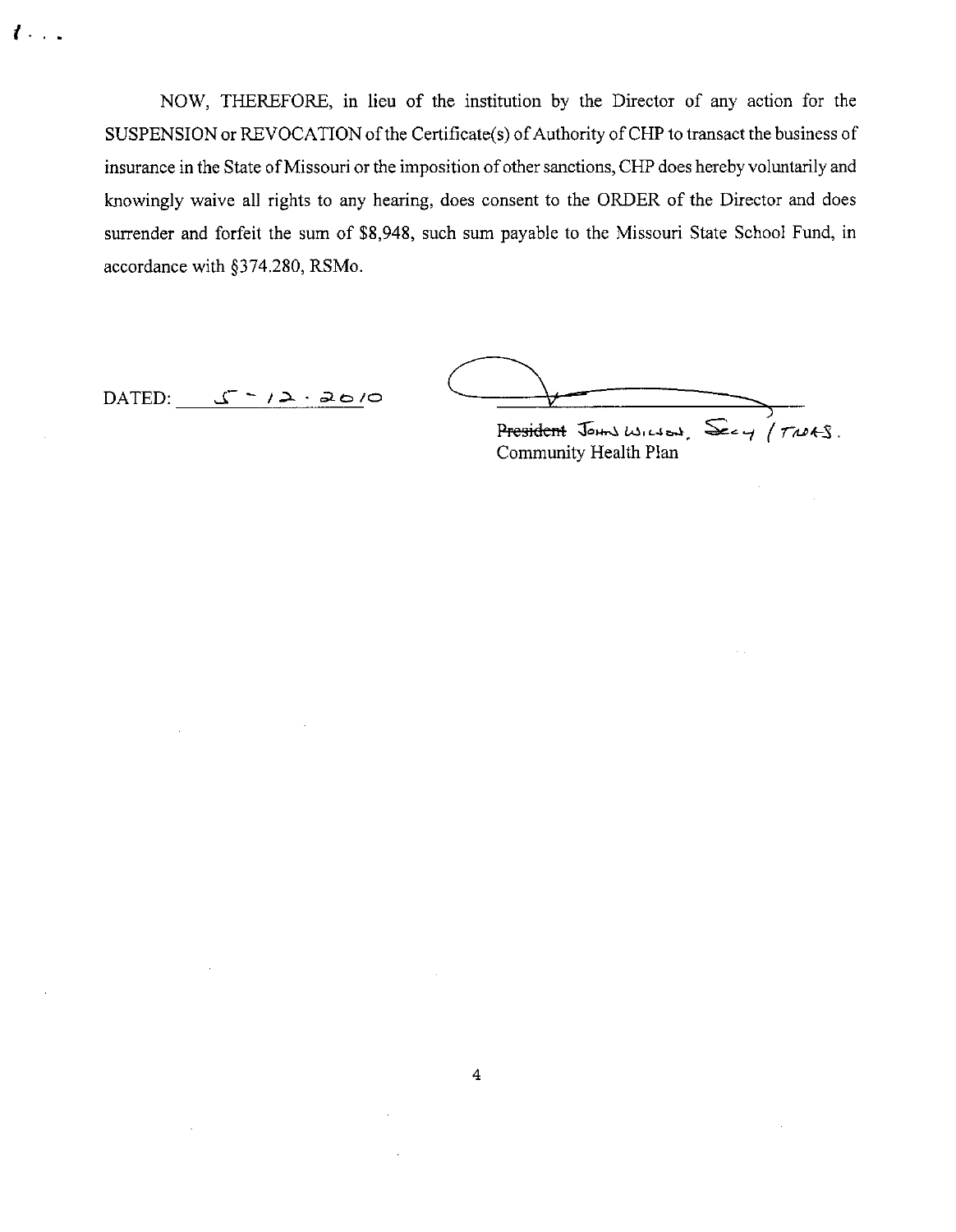# **DEPARTMENT OF INSURANCE, FINANCIAL INSTITUTIONS AND PROFESSIONAL REGISTRATION**

P.O. Box 690, Jefferson City, Mo. 65102-0690

In re:  $\qquad \qquad$  )

. .

Community Health Plan (NAIC #95145)

BURGED !!

) Examination No. 0612-52-TGT

hos over

#### **ORDER OF THE DIRECTOR**

)

NOW, on this **20<sup>10</sup> day of** *SWK*, 2010, Director John M. Huff, after consideration and review of the market conduct examination report of Community Health Plan (NAIC #95145), (hereafter referred to as "CHP") report numbered 0612-52-TGT, prepared and submitted by the Division of Insurance Market Regulation pursuant to  $\S 374.205.3(3)(a)$ , RSMo, and the Stipulation of Settlement and Voluntary Forfeiture ("Stipulation") does hereby adopt such report as filed. After consideration and review of the Stipulation, report, relevant workpapers, and any written submissions or rebuttals, the findings and conclusions of such report is deemed to be the Director's findings and conclusions accompanying this order pursuant to §374.205.3(4), RSMo.

This order, issued pursuant to §§374.205.3(4) and 374.280, RSMo and §374.046.15. RSMo (Cum. Supp. 2009), is in the public interest.

IT IS THEREFORE ORDERED that CHP and the Division oflnsurance Market Regulation have agreed to the Stipulation and the Director does hereby approve and agree to the Stipulation.

IT IS FURTHER ORDERED that CHP shall not engage in any of the violations of law and regulations set forth in the Stipulation and shall implement procedures to place CHP in full compliance with the requirements in the Stipulation and the statutes and regulations of the State of Missouri and to maintain those corrective actions at all times.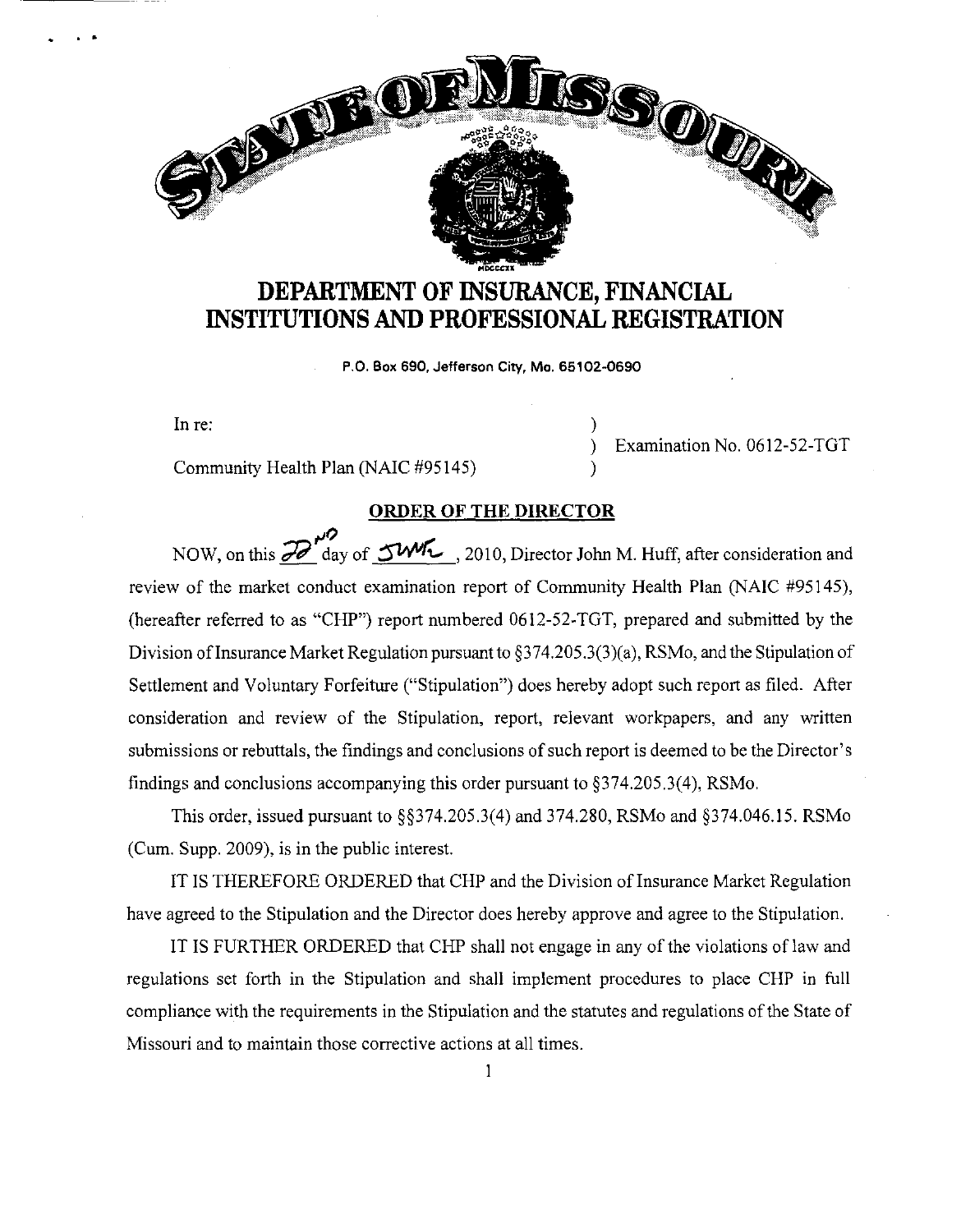IT IS FURTHER ORDERED that CHP shall pay, and the Department of Insurance, Financial Institutions and Professional Registration, State of Missouri, shall accept, the Voluntary Forfeiture of \$8,948, payable to the Missouri State School Fund.

IT IS SO ORDERED.

•

IN WITNESS WHEREOF, I have hereunto set my hand and affixed the seal of my office in Jefferson City, Missouri, this  $\sqrt{22.7}$  day of  $\sqrt{24.1}$ , 2010.

 $\overline{f_{\text{ohn M. Huff}}}$ **Director**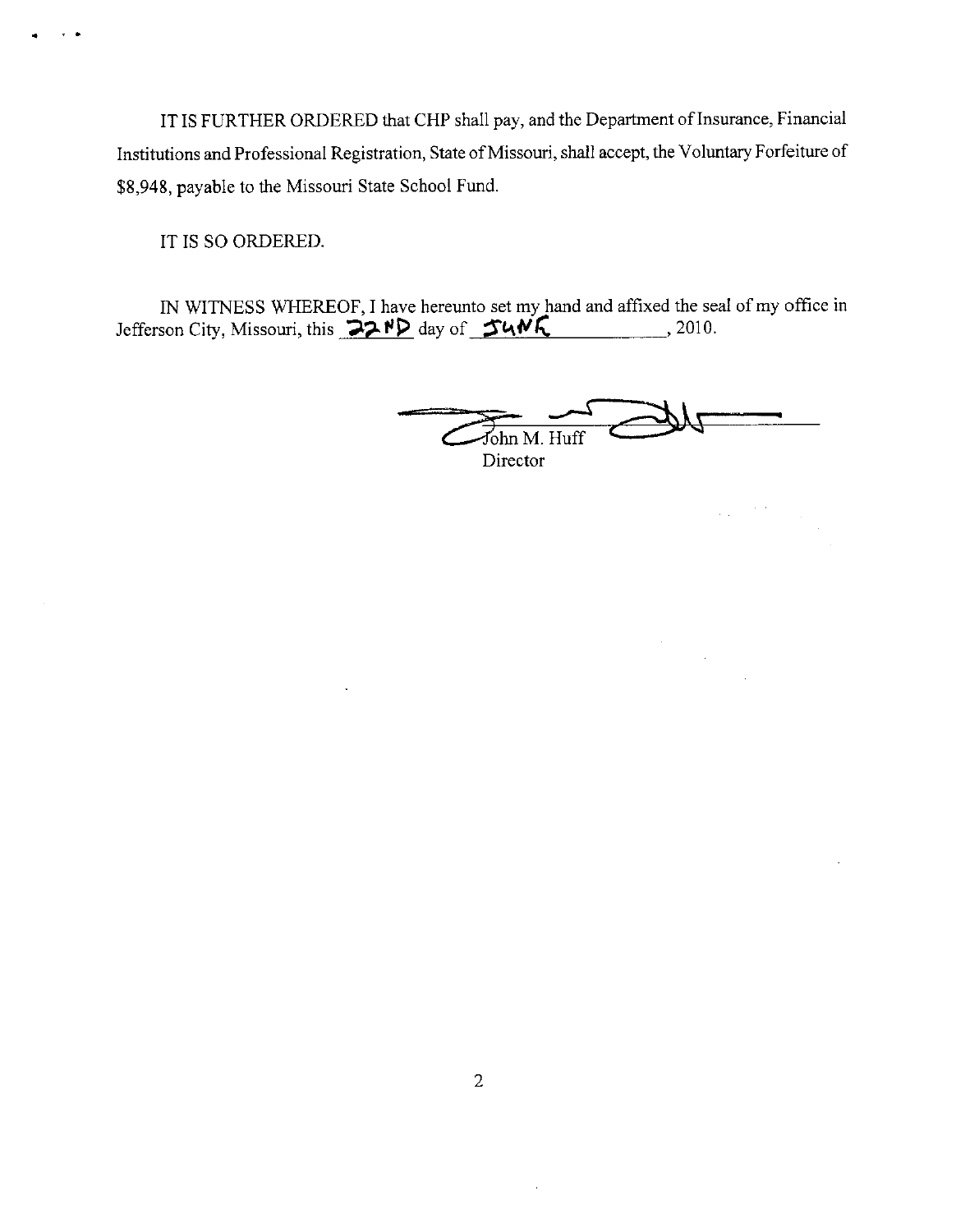# **STATE OF MISSOURI DEPARTMENT OF INSURANCE, FINANCIAL INSTITUTIONS AND PROFESSIONAL REGISTRATION**



# FINAL MARKET CONDUCT EXAMINATION REPORT

**HMO Business of**

**Community Health Plan NAIC # 95145** 

# MISSOURI EXAMINATION # 0612-52-TGT

## **NAIC EXAM TRACKING SYSTEM # MO268-M32**

May 25, 2010

**Home Office 137 North Belt Highway St Joseph, MO 64506**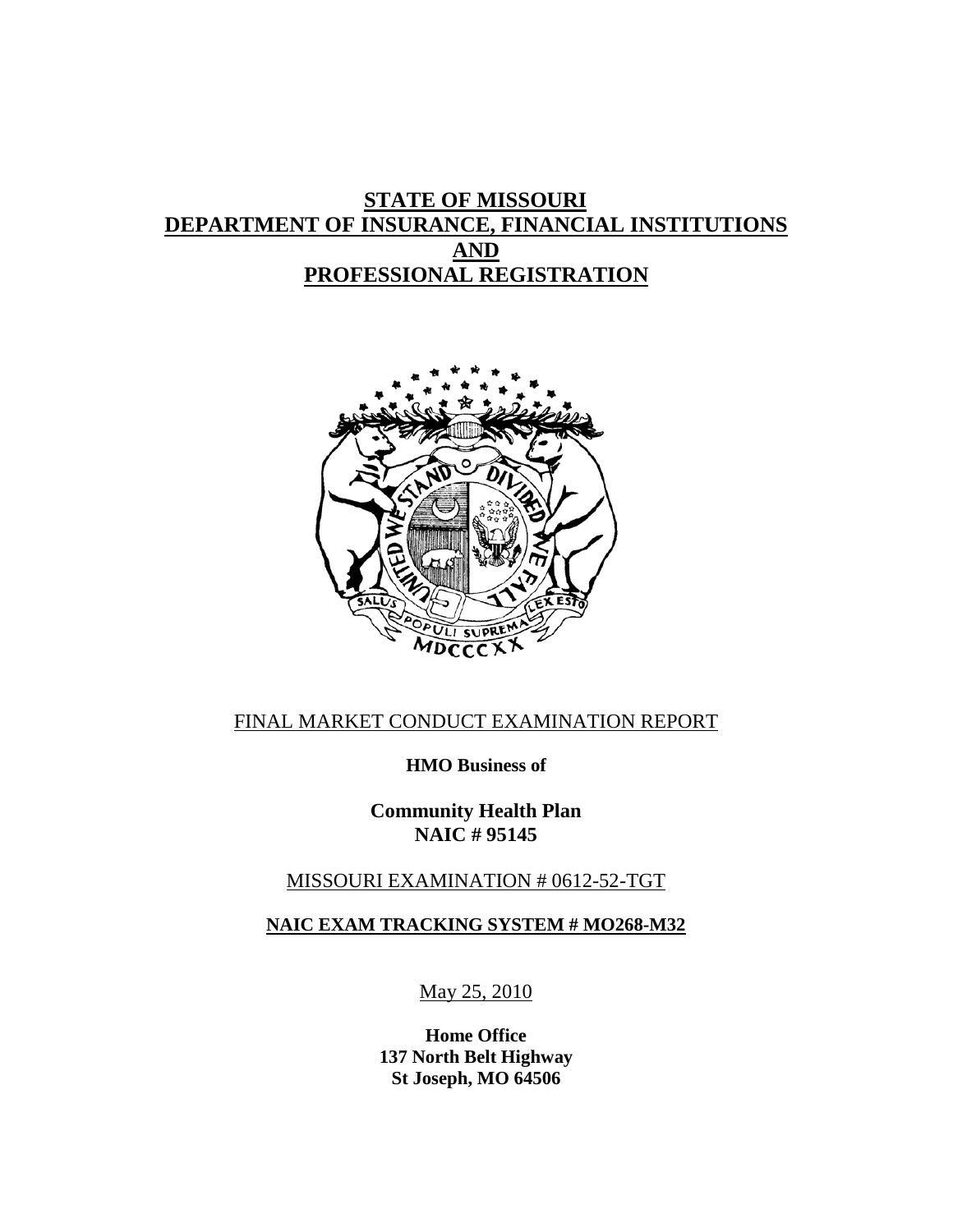# **TABLE OF CONTENTS**

|                        | ${\bf FOREWORD}\textrm{ } \textrm{ } \textrm{ } \textrm{ } \textrm{ } \textrm{ } \textrm{ } \textrm{ } \textrm{ } \textrm{ } \textrm{ } \textrm{ } \textrm{ } \textrm{ } \textrm{ } \textrm{ } \textrm{ } \textrm{ } \textrm{ } \textrm{ } \textrm{ } \textrm{ } \textrm{ } \textrm{ } \textrm{ } \textrm{ } \textrm{ } \textrm{ } \textrm{ } \textrm{ } \textrm{$ |  |
|------------------------|--------------------------------------------------------------------------------------------------------------------------------------------------------------------------------------------------------------------------------------------------------------------------------------------------------------------------------------------------------------------|--|
|                        |                                                                                                                                                                                                                                                                                                                                                                    |  |
|                        |                                                                                                                                                                                                                                                                                                                                                                    |  |
|                        |                                                                                                                                                                                                                                                                                                                                                                    |  |
|                        |                                                                                                                                                                                                                                                                                                                                                                    |  |
| I.                     |                                                                                                                                                                                                                                                                                                                                                                    |  |
|                        |                                                                                                                                                                                                                                                                                                                                                                    |  |
| II.                    |                                                                                                                                                                                                                                                                                                                                                                    |  |
|                        |                                                                                                                                                                                                                                                                                                                                                                    |  |
| III.                   | A. Missouri Department of Insurance, Financial Institutions and Professional                                                                                                                                                                                                                                                                                       |  |
|                        |                                                                                                                                                                                                                                                                                                                                                                    |  |
| $\mathbf{V}_{\bullet}$ |                                                                                                                                                                                                                                                                                                                                                                    |  |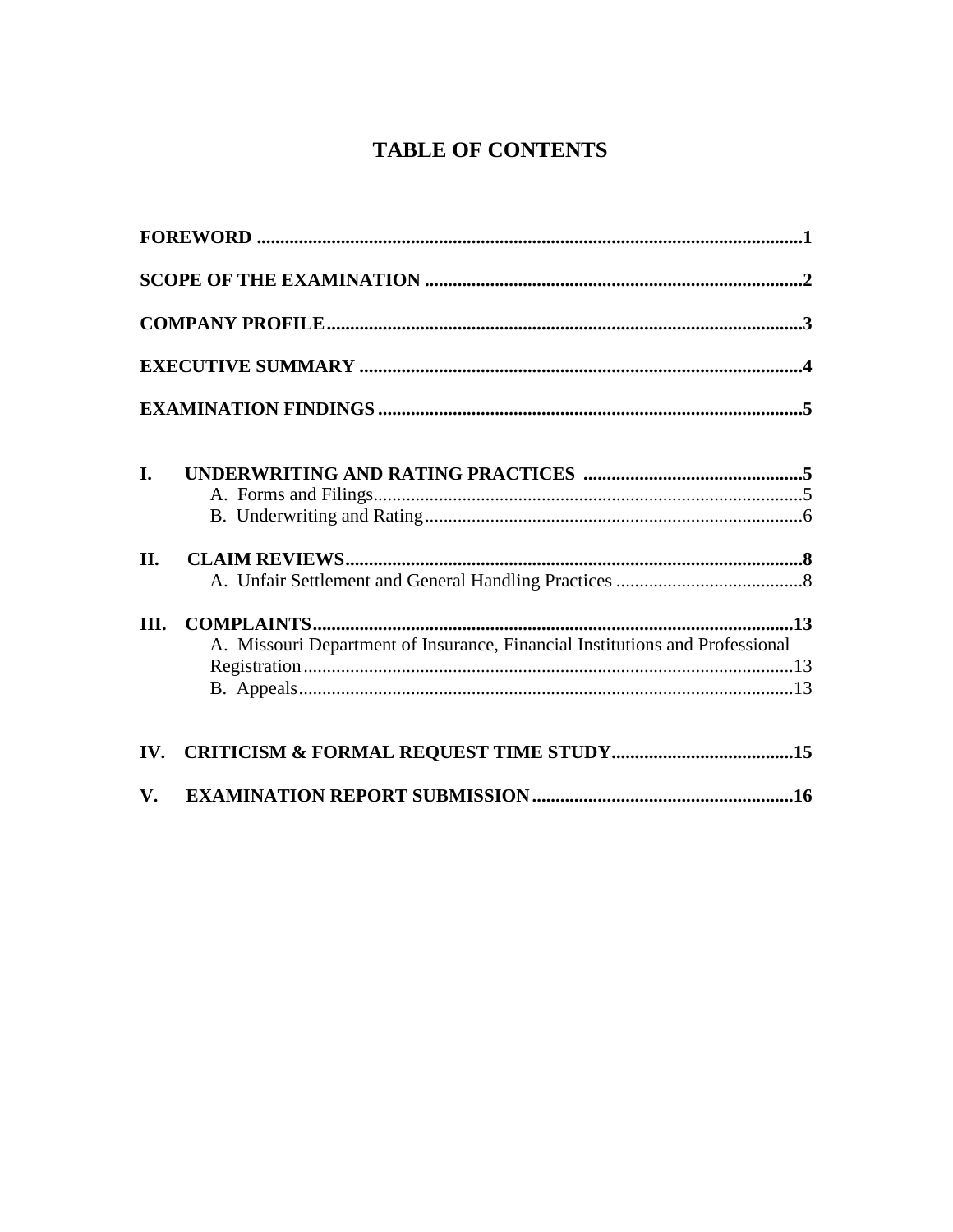#### **FOREWORD**

This Market Conduct Examination Report is, in general, a report by exception. However, failure to comment on specific products, procedures, or files does not constitute approval thereof by the Department of Insurance, Financial Institutions, and Professional Registration (DIFP). In performing this examination, the DIFP selected a portion of The Company's operations for its review. As such this report does not reflect a review of all practices and all activities of the Company. The examiners, in writing this report, cited errors made by the Company. The final examination report consists of three parts: the examiners' report, the Company's response and administrative actions based on the findings of the Director of the DIFP.

Wherever used in the report:

"Company" or "CHP" refers to Community Health Plan;

"CSR" refers to Code of State Regulation;

"DIFP" refers to the Department of Insurance, Financial Institutions, and Professional Registration;

"NAIC" refers to the National Association of Insurance Commissioners;

"RSMo" refers to the Revised Statutes of Missouri;

"COC" refers to Certificate of Coverage;

"EOB" refers to Explanation of Benefits.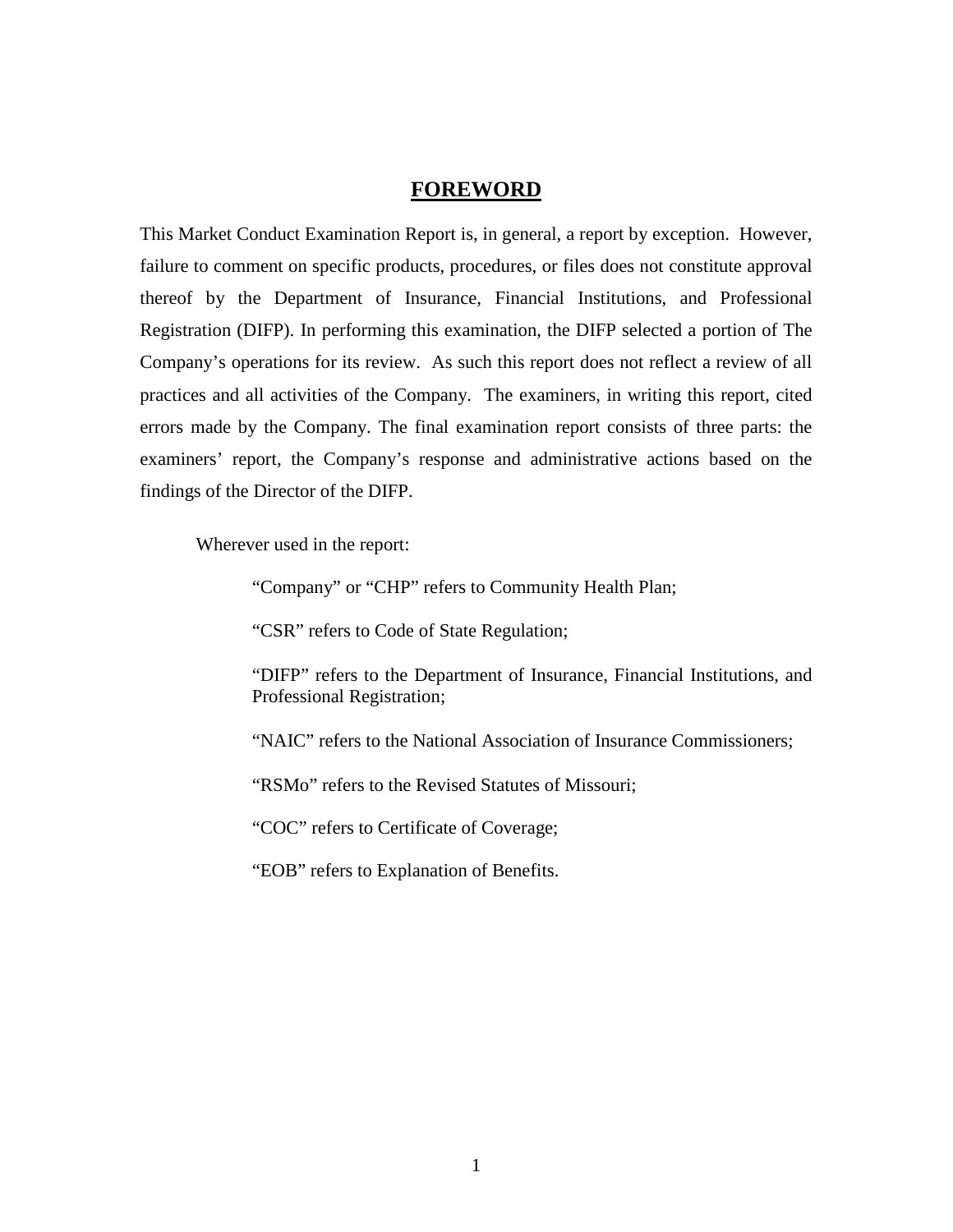# **SCOPE OF THE EXAMINATION**

The authority of the DIFP to perform this examination includes, but is not limited to, Sections: 354.190, 374.110, 374.190, 374.205, 375.445, 375.938 and 375.1009, RSMo. In addition, Section 447.572, RSMo grants authority to the DIFP to determine the Company's compliance with the Uniform Disposition of Unclaimed Property Act.

The Company reviewed was Community Health Plan (CHP).

The time period covered by this examination is primarily from January 1, 2005, through December 31, 2005, unless otherwise noted.

The State of Missouri completed a prior Market Conduct examination on February 4, 2003.

While the examiners reported on the errors found in individual files, the examination also focused upon the general business practices of the Company. The DIFP has adopted the error tolerance guidelines established by the NAIC. Unless otherwise noted, the examiners applied a 10 percent (10%) error tolerance ratio to all operations of the Company with the exception of claims handling. The error tolerance ratio applied to claims matters was seven percent (7%). Any operation with an error ratio exceeding these criteria indicates a general business practice.

 The examination included, but was not limited to, a review of the following lines of business: Accident & Health insurance. The examination included, unless otherwise noted, a review of the following areas of the Company's operations for the lines of business reviewed: Forms and Filings, Underwriting and Rating, Claims, and Complaints.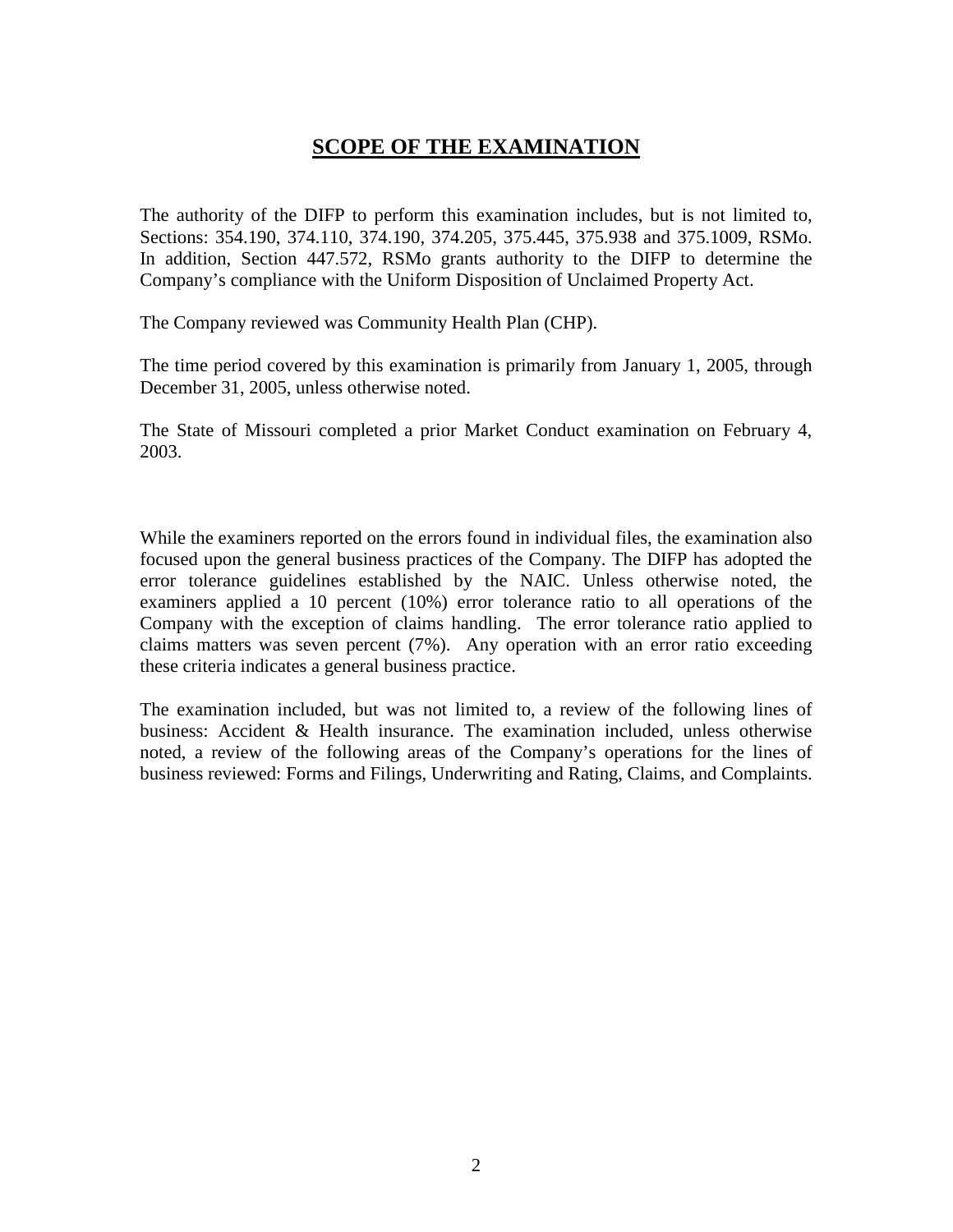# **COMPANY PROFILE**

Missouri admitted Community Health Plan (CHP) as a Health Maintenance Organization (HMO) on December 29, 1994. CHP covers residents of the following counties in Missouri who enroll through employer groups.

| County          | <b>Approval Date</b> | County    | <b>Approval Date</b> |
|-----------------|----------------------|-----------|----------------------|
| Andrew          | 12/29/1994           | Atchison  | 12/29/1994           |
| <b>Buchanan</b> | 12/29/1994           | Caldwell  | 12/29/1994           |
| Carroll         | 12/29/1994           | Cass      | 02/09/1999           |
| Clay            | 12/29/1994           | Clinton   | 12/29/1994           |
| Daviess         | 12/29/1994           | De Kalb   | 12/29/1994           |
| Gentry          | 12/29/1994           | Grundy    | 12/29/1994           |
| Harrison        | 12/29/1994           | Henry     | 02/09/1999           |
| Holt            | 12/29/1994           | Jackson   | 12/29/1994           |
| Johnson         | 02/09/1999           | Lafayette | 12/29/1994           |
| Livingston      | 12/29/1994           | Mercer    | 12.29.1994           |
| Nodaway         | 12/29/1994           | Platte    | 12/29/1994           |
| Putnam          | 11/01/2006           | Ray       | 12/29/1994           |
| Saline          | 06/27/1997           | Sullivan  | 11/01/2006           |
| Worth           | 12/29/1994           |           |                      |
|                 |                      |           |                      |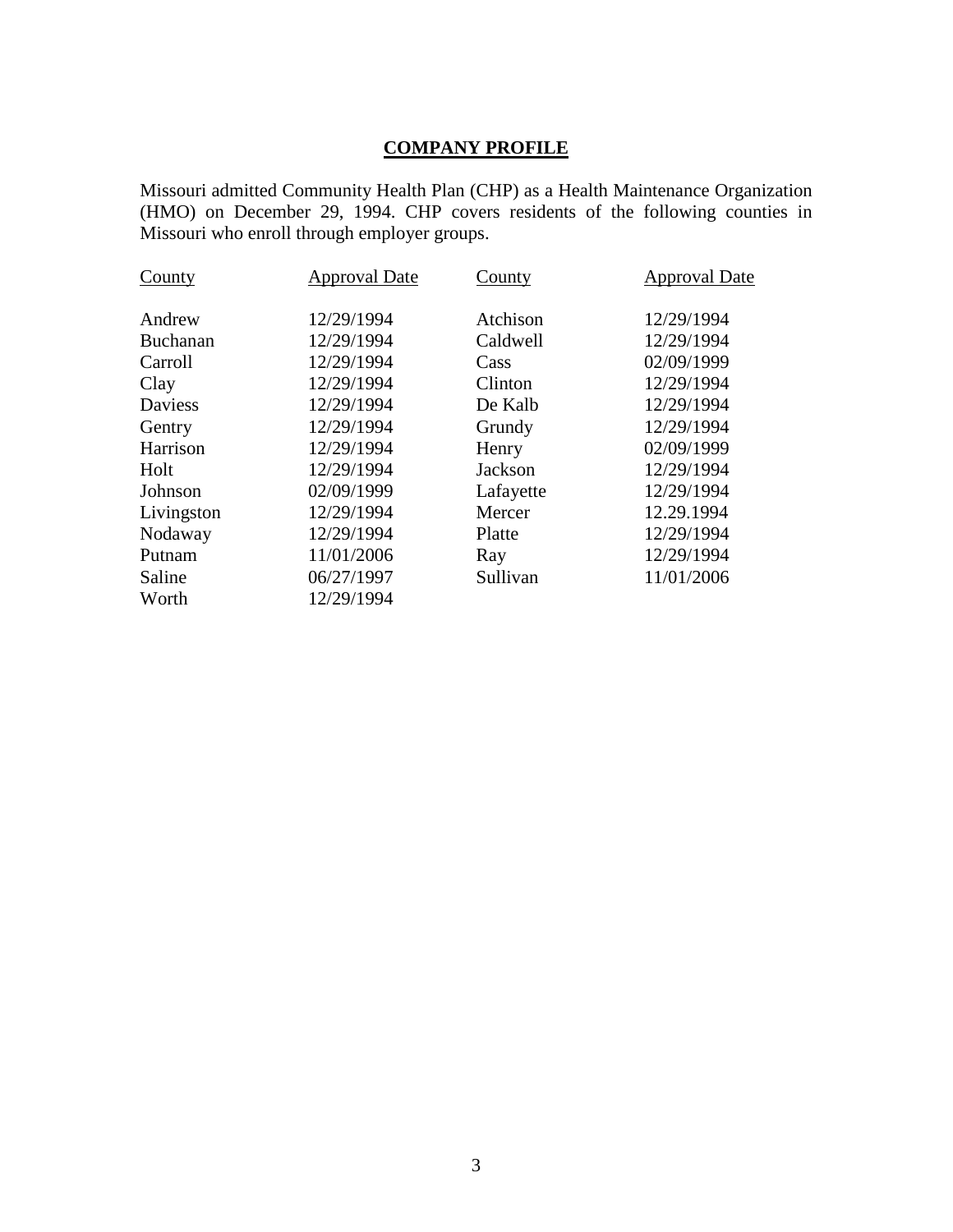# **EXECUTIVE SUMMARY**

This examination revealed the following principal areas of concern:

- The Company allows small employer groups to select the minimum number of hours that it requires its employees to work to be eligible for medical insurance. The employers selected over 30 hours as the minimum limit a large percentage of the time. This limit allowed the employer to exclude employees who should be covered. CHP acknowledged that it did not follow the application specifications with regard to work hours but does not audit the employer records to verify that all eligible employees are included. The examiner's review found 36 of 50 applications in which the employer selected over 30 hours as the minimum to qualify for medical coverage.
- The Company requires claim submissions to be complete without error (a clean claim) to be acceptable as a claim. When a claim is submitted with errors or is incomplete, CHP denies the claim. CHP does not perform an investigation to obtain missing or corrected information, so some claims are unpaid. If the provider discovers that the claim was not paid and resubmits a corrected claim at a later date the claim is denied as a late claim submission.
- The Company advises providers that it uses certain guidelines to approve certain medical procedures. CHL states that it notifies providers that these guidelines are used but is not able to provide each provider with access. It does not appear to be appropriate to require a provider to be subject to a specific source and then fail to provide free access to it. It also does not appear to be appropriate to use a reference as a guide, then, apply the qualifiers stringently. The judgment of two medical doctors was overruled by the guidelines.
- The Company paid claims to network providers for members' injuries from motor vehicle accidents as full settlement of its contractual obligation. Then, it allowed some providers, who subsequently received payment from the motor vehicle insurance carrier, to return the payment made by CHP. In so doing, the Company failed to allow its member to receive full payment from the auto insurance carrier for personal injury damages incurred. Effectively, the Company improperly coordinated benefits with an auto insurance carrier's liability coverage and failed to enforce the COB provision in the policy. The Company also allowed providers to receive more than the contracted amount for treatment of the injured members.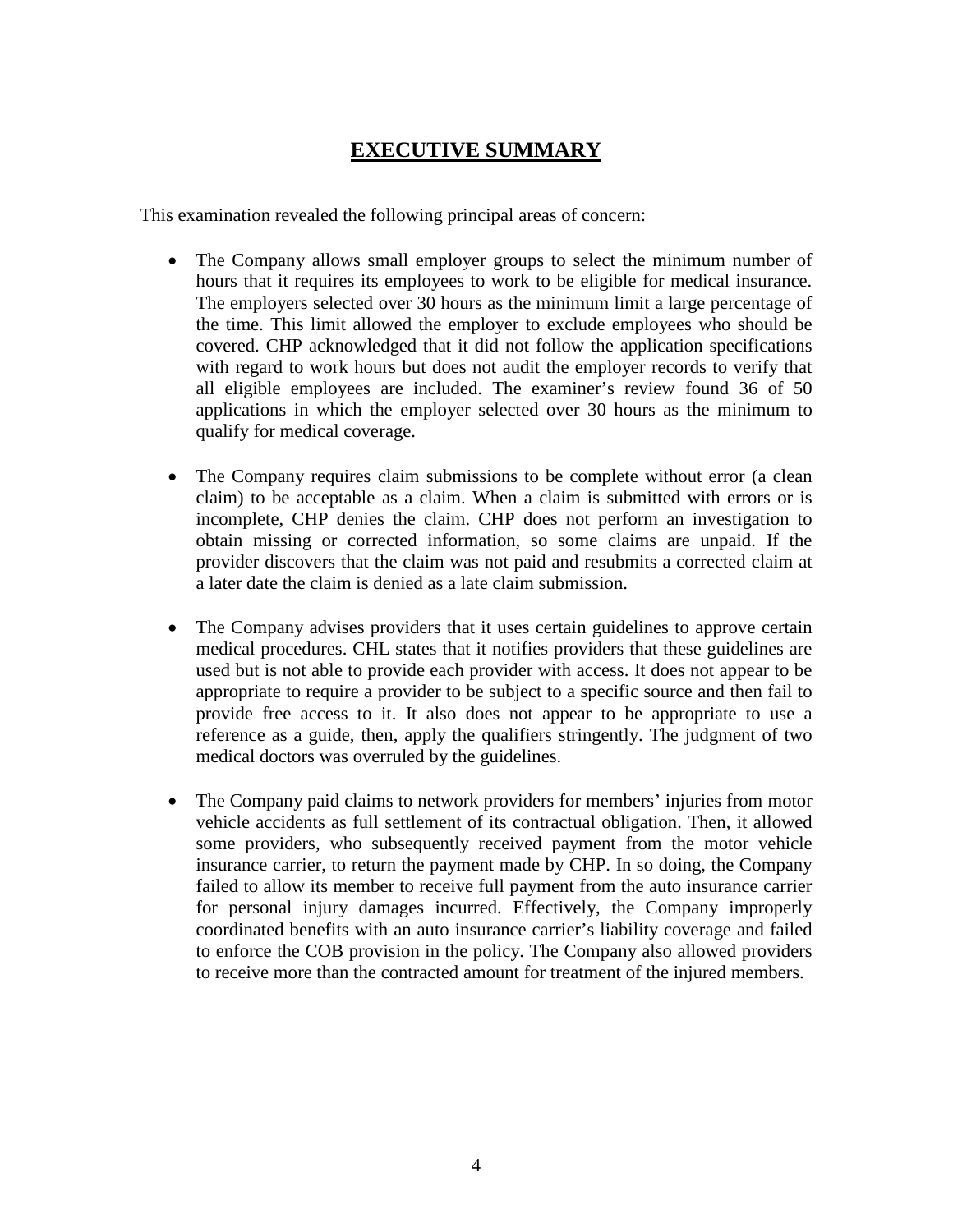# **EXAMINATION FINDINGS**

### **I. UNDERWRITING AND RATING PRACTICES**

In this section of the report, the examiners reviewed the Company's underwriting and rating practices. These practices included use of policy forms, adherence to underwriting guidelines, assessment of premiums and procedures to decline or terminate coverage. Because there were a large number of policy files, examining each and every policy file was not appropriate. To reduce the duration of the examination, while still achieving an accurate evaluation of the Company's practices, the examiners employed a statistical sampling of the Company's policy files. A policy file as a sampling unit is one complete premium unit representing the coverage provided or restricted by the riders attached to the policy. The most appropriate statistic to measure the Company's compliance with the law is the percent of files in error. An error can include but is not limited to any miscalculation of the premium based on the information in the file or any improper acceptance or rejection of applications, misapplication of the Company's underwriting guidelines and any other activity violating Missouri laws.

#### **A. Forms and Filings**

The examiners reviewed the Company's policy forms to determine its compliance with filing, approval and content requirements to ensure that the contract language is not ambiguous and is adequate to protect those insured. The examiners reviewed the forms used by the Company for the specified type of business.

The examiners noted no errors in this review.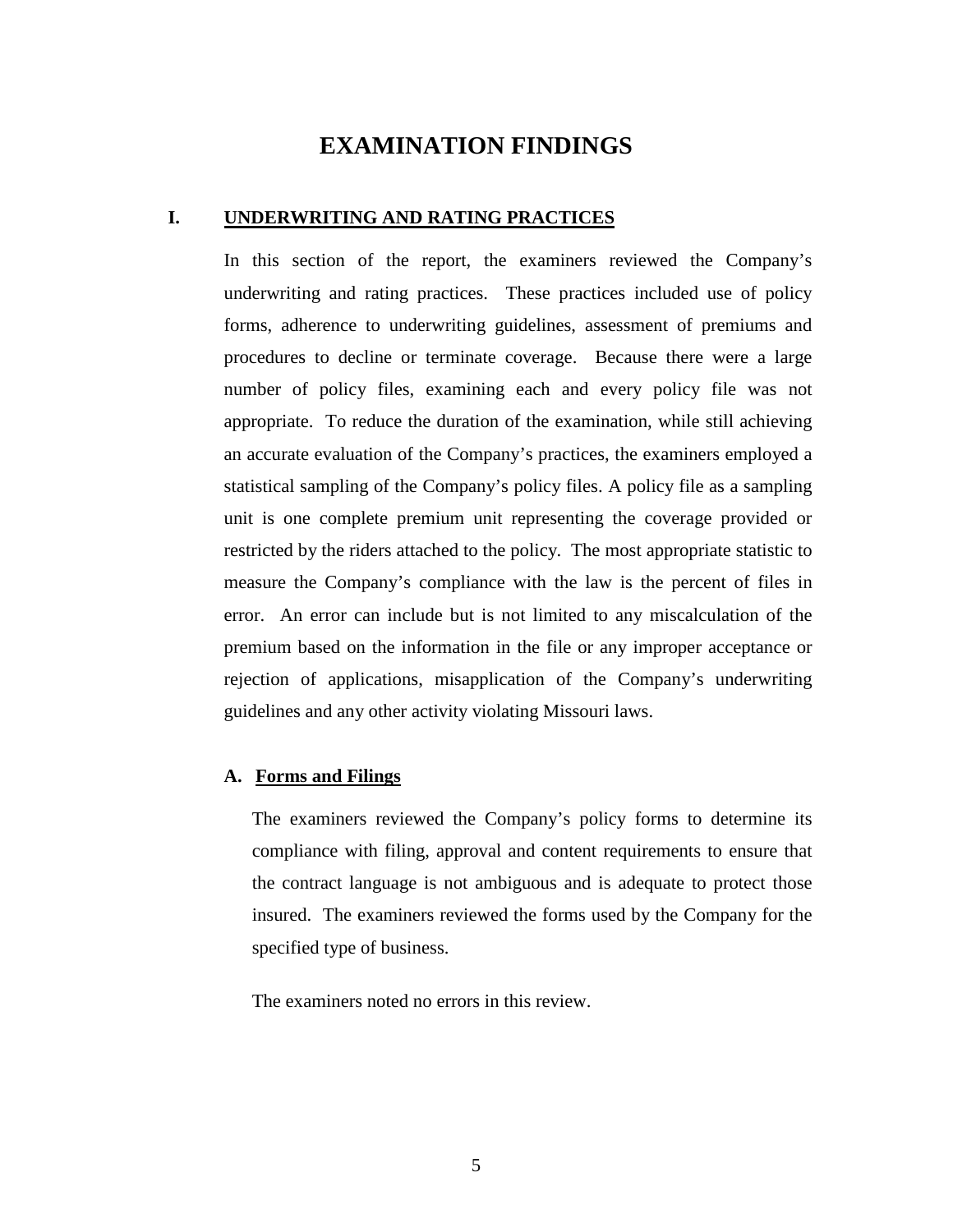### **B. Underwriting and Rating**

The examiners reviewed policies already issued by the Company to determine the accuracy of rating and adherence to prescribed and acceptable underwriting criteria.

Following are the results of the reviews.

#### **1. Small Employer Group Underwriting**

| Field Size:              | 104    |
|--------------------------|--------|
| Sample Size:             | 50     |
| Type of Sample:          | Random |
| Number of Errors:        | 36     |
| Error Rate:              | 72%    |
| Within Dept. Guidelines: | No     |

The examiners noted the following errors in this review.

a. Under Missouri statute, all qualified employees in small employer groups (from 2 to 50) must be offered coverage under the group plan. One of the specified criteria for small groups states that the employee must not be required to work more than 30 hours per week to qualify for medical coverage.

As a small group provider, CHP is required to make sure that any eligible employee is not excluded by the small group employer who would otherwise impose an eligibility requirement of more than 30 hours. It is clear from the underwriting documentation reviewed that CHP allowed employers to choose work weeks that exceeded 30 hours before employees would be eligible for coverage in at least 36 instances.

Allowing the small group employer to arbitrarily select the number of work hours required for coverage negates both the spirit and the intent of the Small Employers Act. The 30 hour requirement is neither a suggested guideline nor is it a minimum number of hours to qualify. On the contrary, it is the maximum number of hours an employee can be required to work before being eligible to obtain group coverage. Such conduct on the part of CHP constitutes an unfair trade practice.

References: Section 379.930.2(15), RSMo, and DIFP Bulletin 07-07.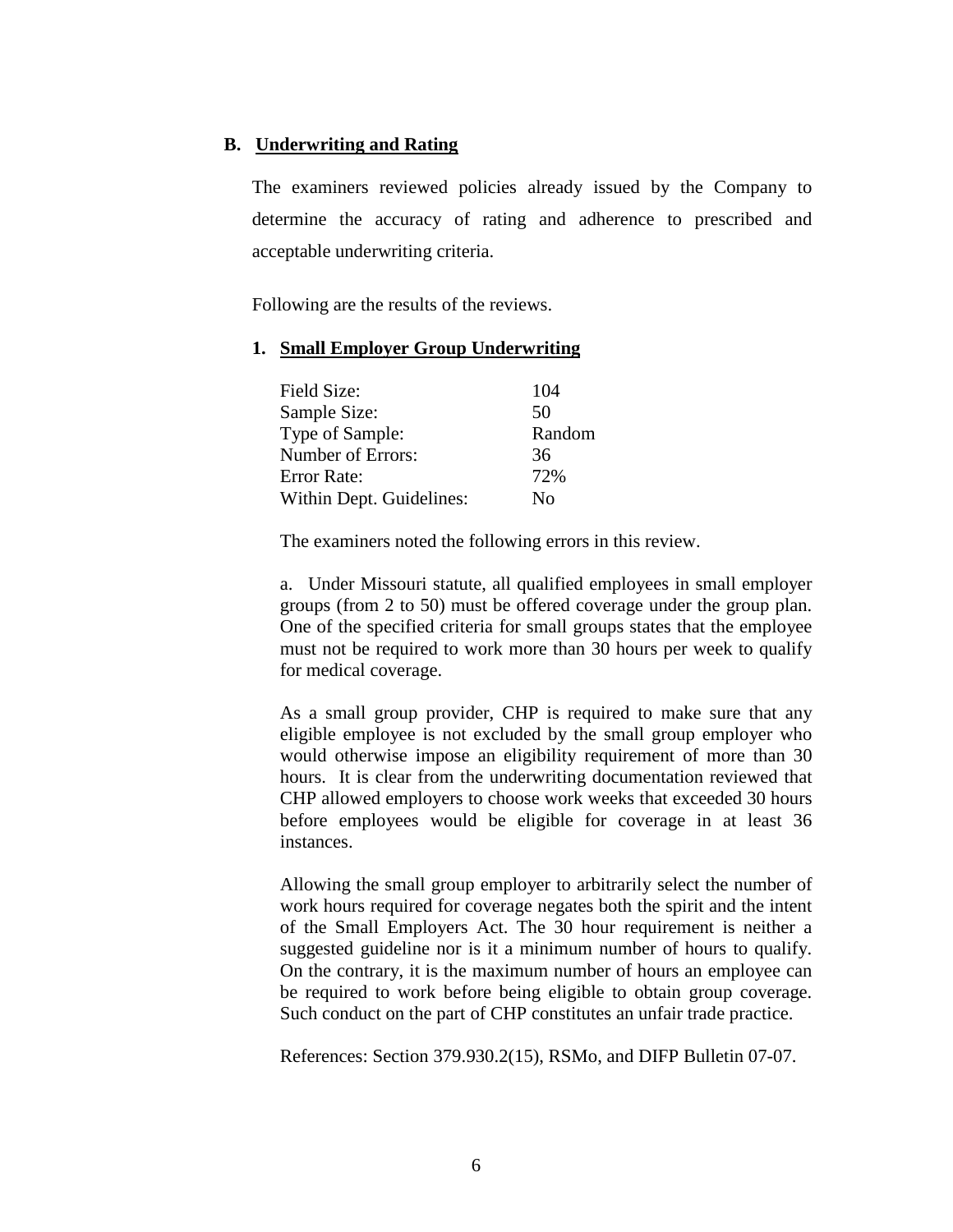The Company stated that it did not allow companies to limit acceptance of an employee based upon the number of hours worked if it was more than 30 hours. Further inquiry found that CHP did not take precautions to assure that this was not done. The application form addressed the number of hours and allowed the input of more than 30 hours. Without a verification process, CHP cannot know that all eligible employees are covered as required.

| <b>Hrs Selected</b> | <b>GROUP</b>  | <b>Hrs Selected</b> |
|---------------------|---------------|---------------------|
| For Eligibility     | <b>NUMBER</b> | For Eligibility     |
|                     |               |                     |
| 40                  | 11450         | 32                  |
| 38                  | 11605         | 40                  |
| 40                  | 11740         | 32                  |
| 40                  | 11780         | 48                  |
| 40                  | 11790         | 40                  |
| 35                  | 11810         | 40                  |
| 40                  | 12080         | 40                  |
| 40                  | 12150         | 35                  |
| 40                  | 12260         | 40                  |
| 40                  | 12290         | 40                  |
| 32                  | 12390         | 40                  |
| 40                  | 12490         | 40                  |
| 40                  | 12510         | 40                  |
| 40                  | 12530         | 40                  |
| 40                  | 12620         | 32                  |
| 40                  | 12700         | 40                  |
| 40                  | 12830         | 40                  |
| 40                  | 12900         | 40                  |
|                     |               |                     |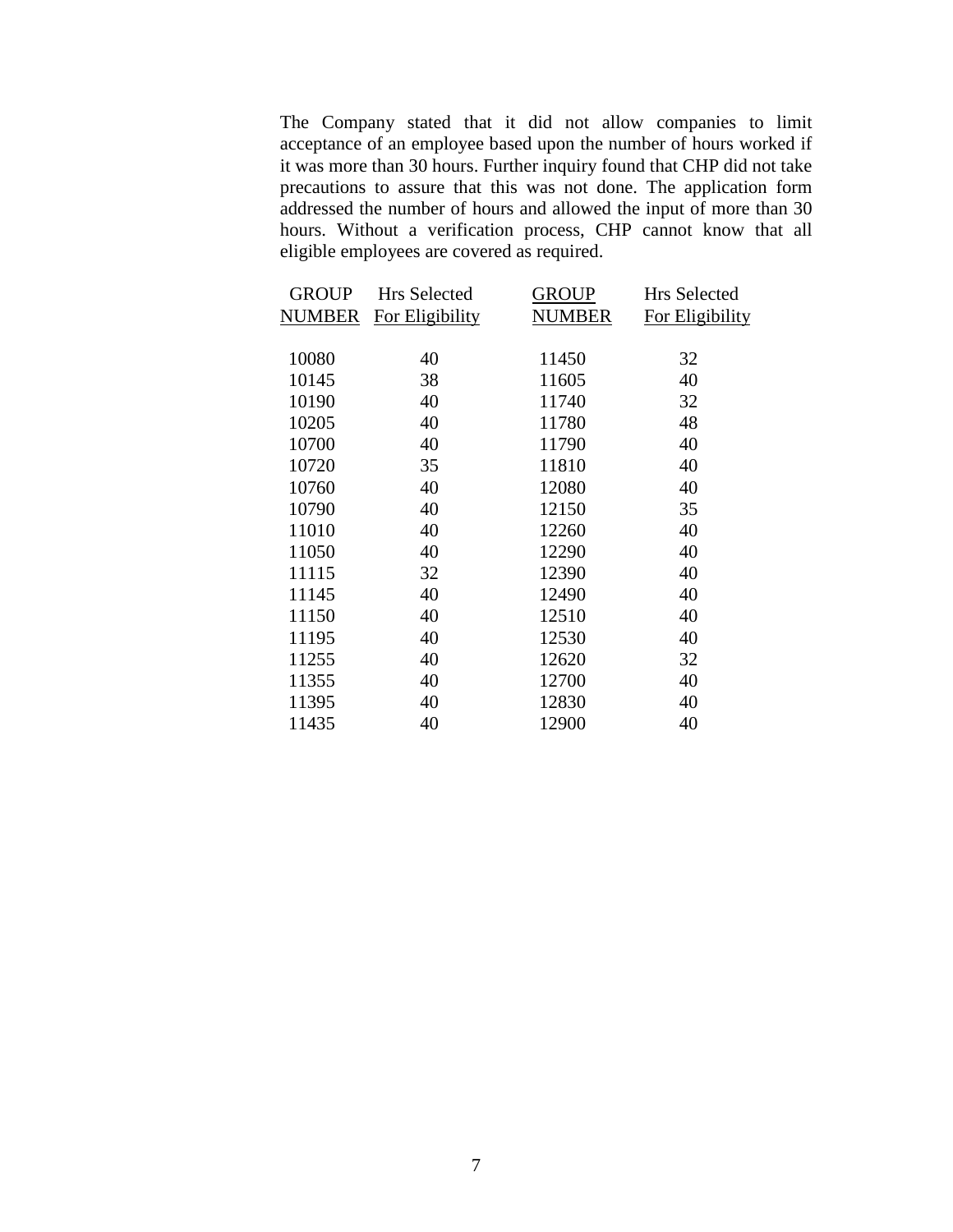#### **II. CLAIM REVIEWS**

In this section, the examiners reviewed the claim practices of the Company to determine its accuracy of payment, efficiency in handling, adherence to contract provisions and compliance with Missouri law. Because there were a large number of claim files, examining each and every file was inappropriate. The examiners conducted a statistical sampling of the Company's claim files. A claim file as a sampling unit is an individual demand/request for payment under an insurance contract for benefits that may or may not be payable. The most appropriate statistic to measure a company's compliance with the law is the percent of files in error. An error can include but is not limited to any unreasonable delay in the acknowledgment, investigation or payment/denial of a claim, the failure to calculate the claim benefits correctly, or the failure to comply with Missouri law on claim settlement practices.

The following reviews included all of the claims that fit specific parameters.

After researching all files, the claims relevant to Missouri laws that pertain to mandated benefits were selected for review.

#### **A. Unfair Settlement and General Handling Practices**

The examiners reviewed paid and denied claims for adherence to claim handling requirements and contract provisions.

The following are the results of the reviews.

#### **1. Pre-Examination Re-Review of Claims**

The Examiners asked the Company to review certain claims that it denied during the review period and verify proper handling. The Company's re-review resulted in one payment of an ER and Ambulance claim for \$277.80. Interest for delayed payments was also paid during this process.

#### **2. Claim Processing**

a. The Company will accept a claim for payment only if it is a "clean claim" which requires all information to be included and correct. If a submission is not complete or has incorrect information, it is not considered a claim and is denied on an EOB using a code indicating information is incorrect or missing.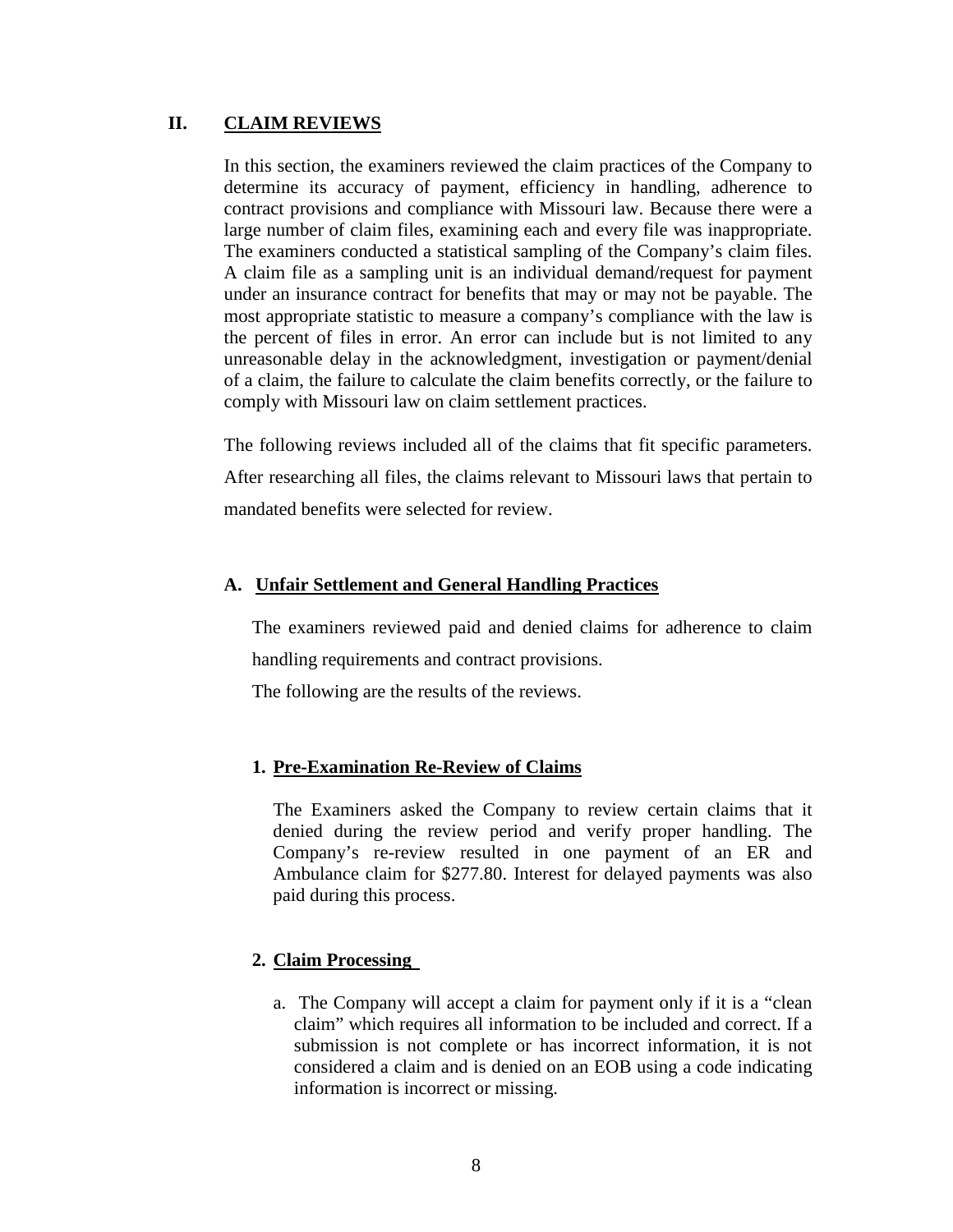Missouri law does not contain a provision for clean claims.

References: Sections 376.383 and 376.384, RSMo

b. The Company advises providers that it uses Milliman guidelines to approve certain medical procedures. CHP states that it notifies providers that these guidelines are used but due to licensing agreements are not able to provide each provider with access. It does not appear to be appropriate to require a provider to be subject to a specific source and then fail to provide free access to it. It also does not appear to be appropriate to use a reference as a guide, then apply the qualifiers stringently.

References: Section 376.1361.6, RSMo and 20 CSR 400-10.010(1)

#### **3. Denied Childhood Immunization Claims**

| Field Size:              | 257 (63 Patients) |
|--------------------------|-------------------|
| Type of Sample:          | Census            |
| Number of Errors:        |                   |
| Within Dept. Guidelines: | Yes               |

The examiners conducted an electronic worksheet review of the entire field size to determine how the Company claim practices operated in the handling of these claims. After this review, the examiner selected specific denial codes to review. These reviews follow the individual reviews.

The examiners noted no errors in this general review.

#### **4. Denied Mammogram Claims**

| Field Size:              | 167 (124 Patients) |
|--------------------------|--------------------|
| Type of Sample:          | Census             |
| Number of Errors:        | $\mathbf{\Omega}$  |
| Within Dept. Guidelines: | Yes                |

The examiners conducted an electronic worksheet review of the entire field size to determine how the Company claim practices operated in the handling of these claims. After this review, the examiner selected specific denial codes to review. These reviews follow the individual reviews.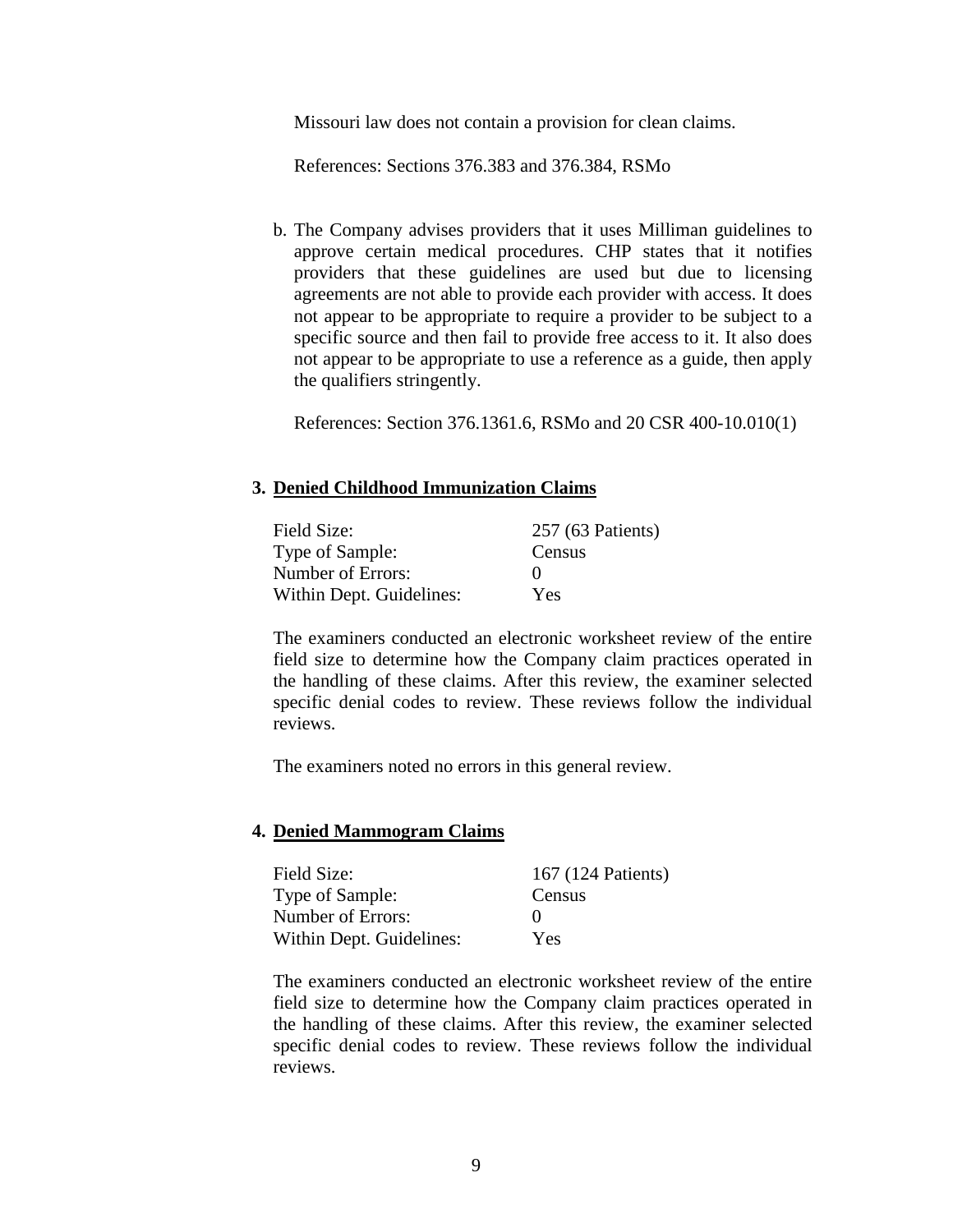The examiners noted no errors in this review.

### **5. Denied PAP Smear Tests**

| Field Size:              | 142 (119 Patients) |
|--------------------------|--------------------|
| Type of Sample:          | Census             |
| Number of Errors:        | $\mathbf{0}$       |
| Within Dept. Guidelines: | Yes                |

The examiners conducted an electronic worksheet review of the entire field size to determine how the Company claim practices operated in the handling of these claims. After this review, the examiner selected specific denial codes to review. These reviews follow the individual reviews.

The examiners noted no errors in this review.

#### **6. Denied PSA Test Claims**

| Field Size:              | 92 (72 Patients) |
|--------------------------|------------------|
| Type of Sample:          | Census           |
| Number of Errors:        |                  |
| Within Dept. Guidelines: | Yes              |

The examiners conducted an electronic worksheet review of the entire field size to determine how the Company claim practices operated in the handling of these claims. After this review, the examiner selected specific denial codes to review. These reviews follow the individual reviews.

The examiners noted no errors in this review.

### **7. Denied Cancer Screening Tests**

| Field Size:              | 56 (43 Patients) |
|--------------------------|------------------|
| Type of Sample:          | Census           |
| Number of Errors:        |                  |
| Within Dept. Guidelines: | Yes              |

The examiners conducted an electronic worksheet review of the entire field size to determine how the Company claim practices operated in the handling of these claims. After this review, the examiner selected specific denial codes to review. These reviews follow the individual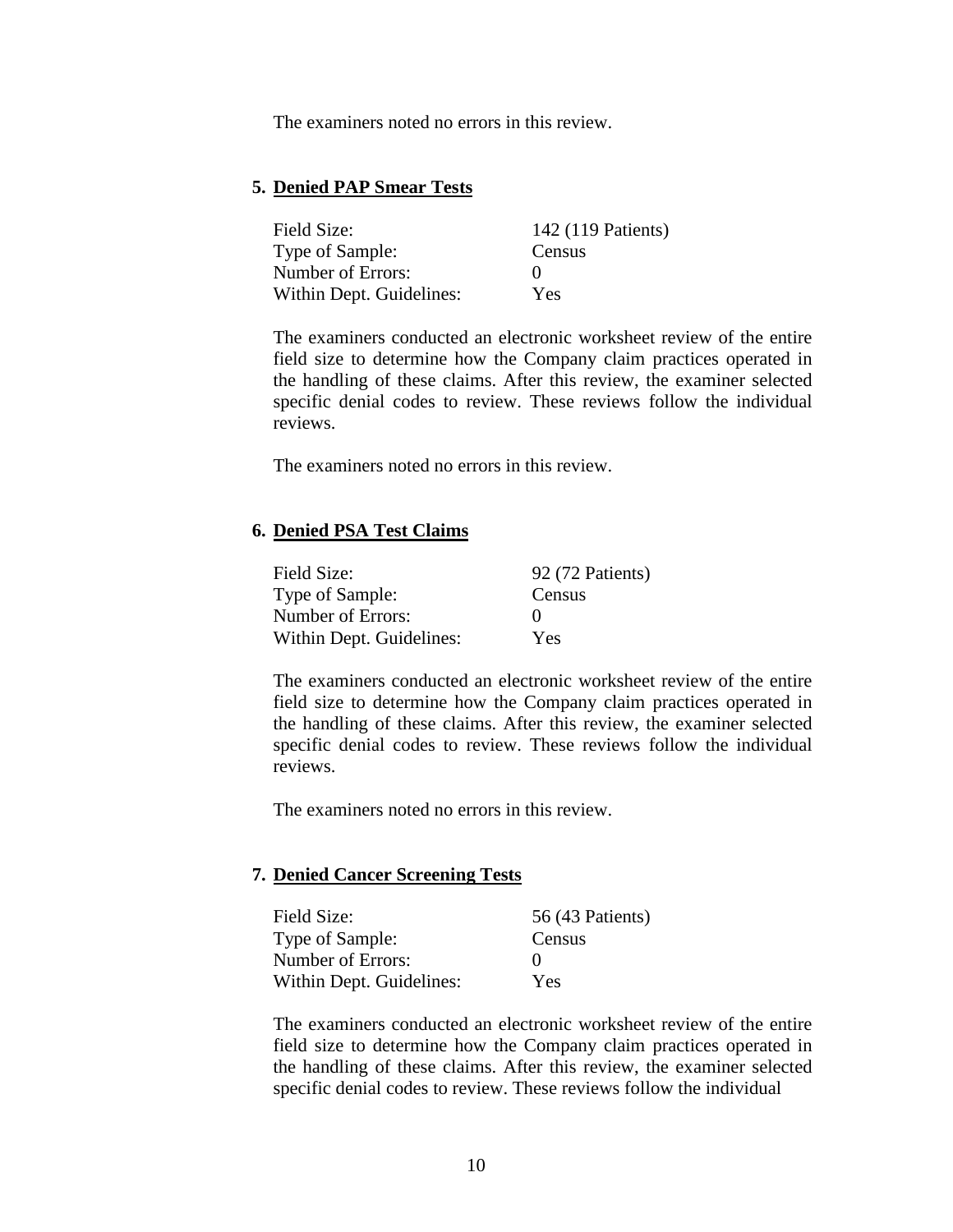The examiners noted no errors in this review.

#### **8. Denied ER and Ambulance Claims**

| Field Size:              | 909 (462 Patients) |
|--------------------------|--------------------|
| Type of Sample:          | Census             |
| Number of Errors:        |                    |
| Within Dept. Guidelines: | <b>Yes</b>         |

The examiners conducted an electronic worksheet review of the entire field size to determine how the Company claim practices operated in the handling of these claims. After this review, the examiner selected specific denial codes to review. These reviews follow the individual reviews.

The examiners noted no errors in this review.

#### **9. Denied Claims due to Late Filing by Provider**

The Company's agreement with providers includes a time limitation for filing claims. If the provider does not file a claim within 120 days of the incurred date, CHP will deny the claim unless the provider can produce proof that it was submitted previously. Claims that are submitted with errors or missing information are denied. The Company's claim handling procedures do not include a requirement for follow up investigations to obtain missing or correct information. CHP does not maintain its claim records in a manner to show relationships to prior submissions. This lack of continuity is problematic when a provider is required to submit a claim within a specified time frame. When a claim is denied, the provider must submit a new claim to which CHP assigns a new claim number and dates it received with the current date.

The examiners reviewed a census of 130 claims that were denied for this reason. All of these claims were recorded as received more than 120 days after the incurred date. The providers were required to waive these claim payments. CHP has failed to adopt and implement reasonable standards for the prompt investigation and settlement of claims arising under its policies.

References: Section 375.1007(3) and (4), RSMo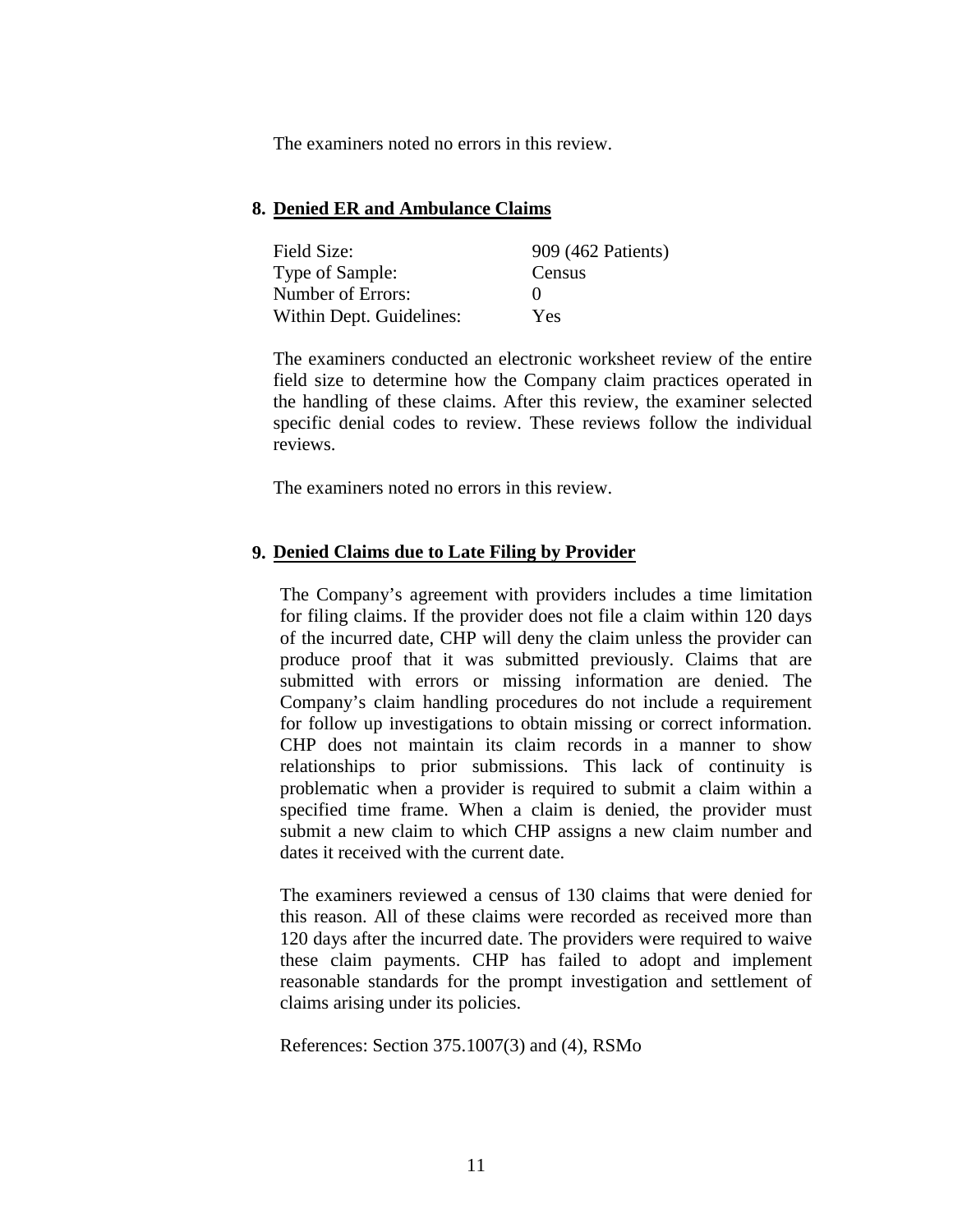#### **10. Third Party Payor Claims**

During the period under review, CHP paid claims for members' injuries from motor vehicle accidents according to its contract with its network providers. The providers in the following four claims also received payment from the motor vehicle insurance carriers so they returned the payment made by CHP. Missouri requires an HMO to include in its contract with providers a Hold Harmless provision to accept the contractual benefit as payment for the HMO members' care. Missouri does not consider payment from a Third Party Carrier from liability coverage as a COB carrier. This is clearly stated in the Member Contract. When CHP allowed the provider to accept payment from the motor vehicle insurance carrier in excess of its payment, it failed to abide by its contract with these providers to the financial detriment of the member. In so doing, CHP failed to allow its member to receive full liability payment from the auto insurance carrier for personal injury damages incurred. Effectively, the Company coordinated benefits with an auto insurance carrier's liability coverage, which is not allowed in Missouri.

References: Section 354.606, RSMo and 20 CSR 400-2.030(2)(F)4

**Claim #** 05342E029900 05315E073200 122105044200 122105044300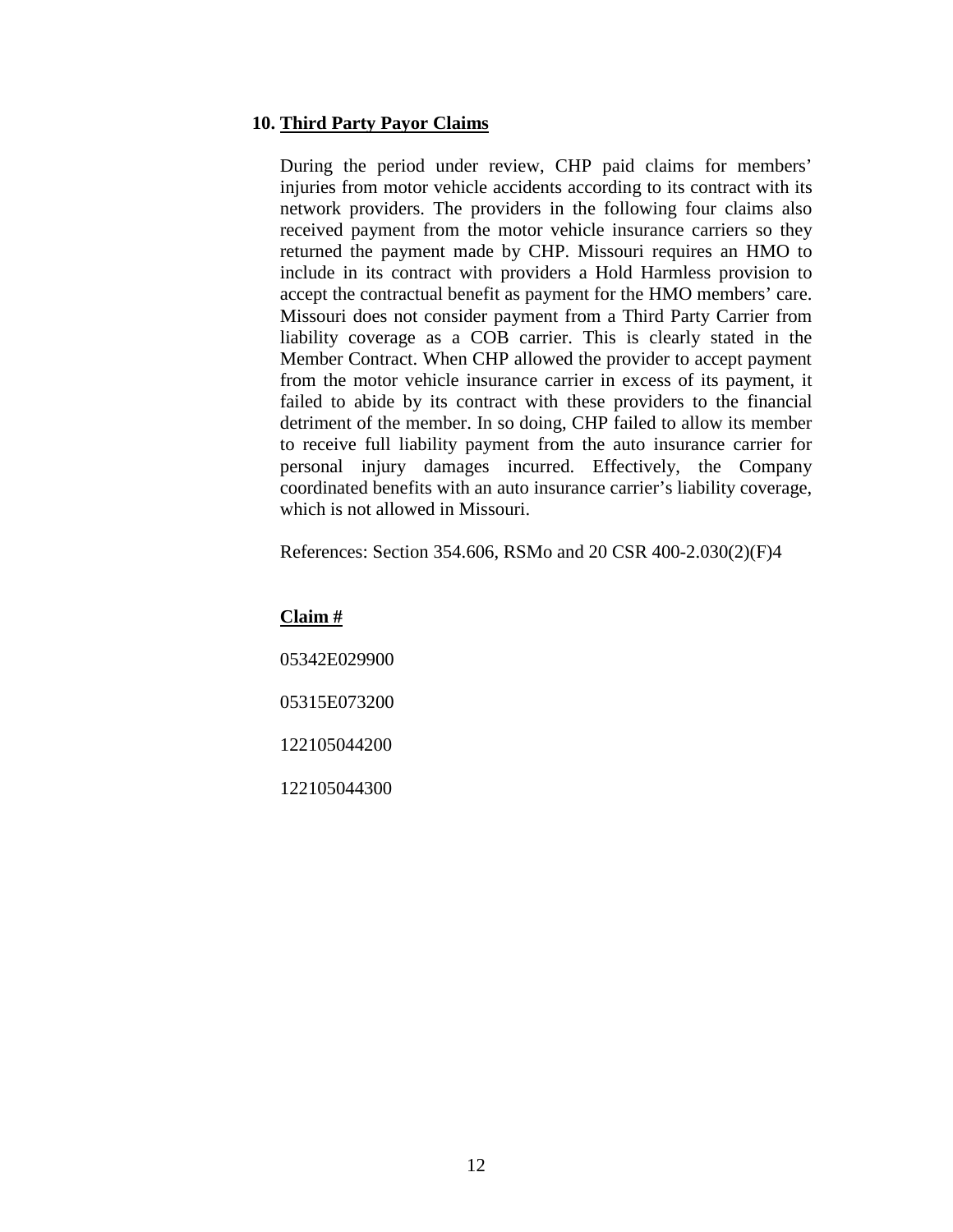### **III. COMPLAINTS**

### **A. Missouri Department of Insurance, Financial Institutions, and Professional Registration**

The examiners reviewed the Company's handling of DIFP complaints processed during the period under review.

| Field Size:              | $\mathcal{L}$ |
|--------------------------|---------------|
| Type of Sample:          | Census        |
| Number of Errors:        | None          |
| Within Dept. Guidelines: | Yes           |

The examiners noted no exceptions in this review.

#### **B. Appeals**

The examiners reviewed the Company's handling of appeals during the period under review.

| Field Size:              | 37            |
|--------------------------|---------------|
| Type of Sample:          | Census        |
| Number of Errors:        | $\mathcal{L}$ |
| Error Ratio:             | 5.4%          |
| Within Dept. Guidelines: | Yes           |

The examiners noted the following exceptions in this review.

a. The patient, a three year old, was treated by his doctor 12 times during 2003 for tonsillitis and related conditions. During 2004 he had been treated five times for the same conditions, and during 2005 he was treated four more times. The provider requested authorization to perform a tonsillectomy. The Company refused because its reference manual required:

> 6 or more tonsillar infections in 1 year 5 or more tonsillar infections annually over a 2 year period, despite appropriate antibiotic treatment 3 or more episodes annually over a 3 year period, despite appropriate antibiotic treatment

The company refused authorization for a tonsillectomy for a child who had seen the doctor on multiple occasions for illnesses with symptoms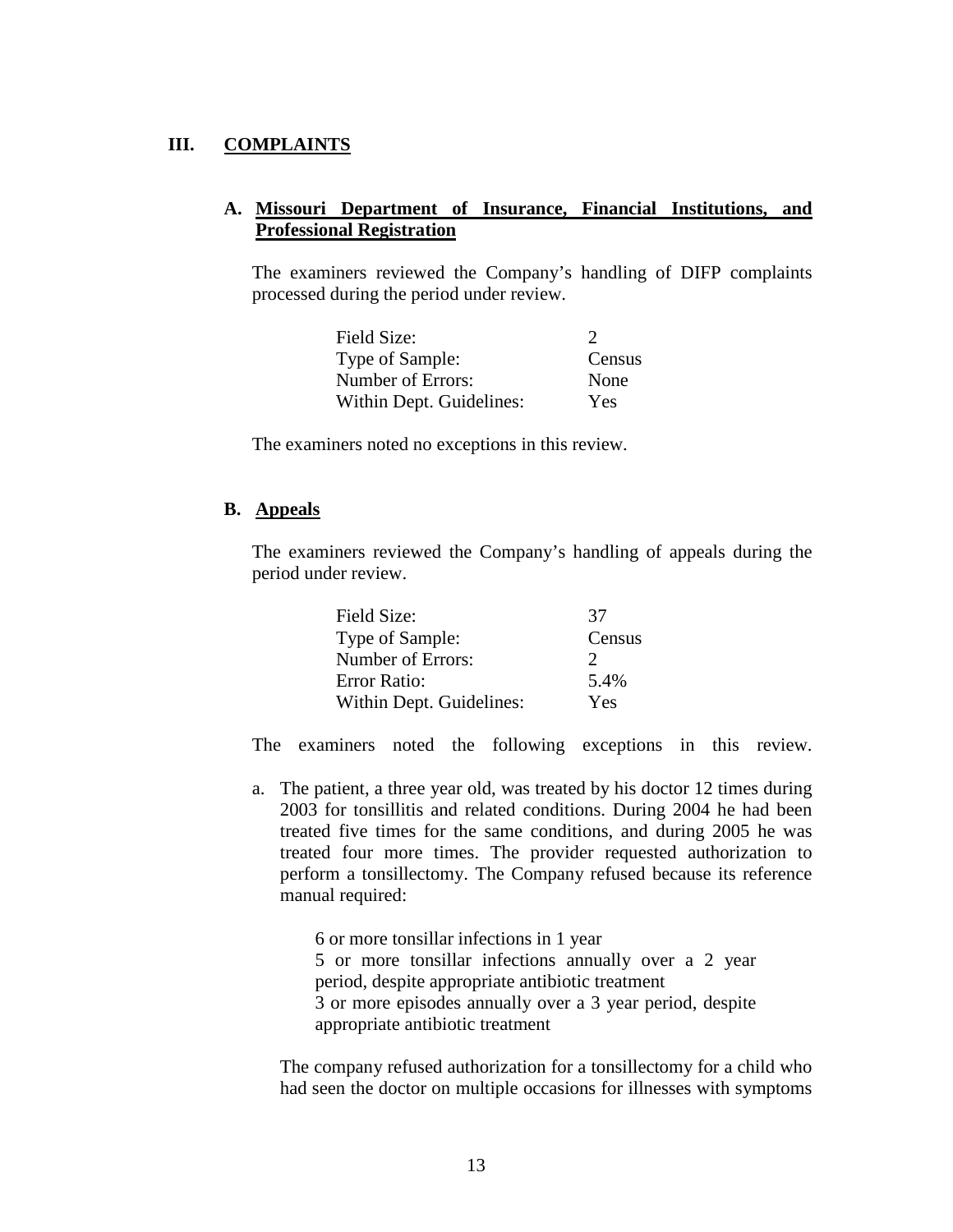similar to tonsillitis and three times specifically for tonsillitis. The member was treated nine times in 2004 and 2005 for tonsillar or a related condition. He appears to satisfy the Milliman standard which relates pharyngitis and tonsillitis as complimentary illnesses in the rationale for tonsillectomy.

Two physicians recommended surgery for this member who incurred 21 office visits for related conditions over a three year period.

The Company's actions in the treatment requirements for this threeyear-old child are neither fair nor equitable. CHP incurred expense for over 21 office visits and treatments.

The member has transferred coverage to a different group which relieves CHP from any liability in the child's treatment. Nevertheless, while covered, the Company failed to handle the claim in a fair and equitable manner.

Reference: Section 375.1007(1), (3) and (4), RSMo

| Appeal Number | Member Number |
|---------------|---------------|
| 051227000001  | 041103169     |

b. The Company denied benefits to a provider for treatment of TMJ. Part of the treatment was to determine that TMJ was the diagnosis. When the examiner requested a reason for the denial of the treatment to obtain a diagnosis, the Company agreed to pay benefits for that treatment.

References: Section 375.1007(1), (3) and (4), RSMo

Appeal Number

05042100002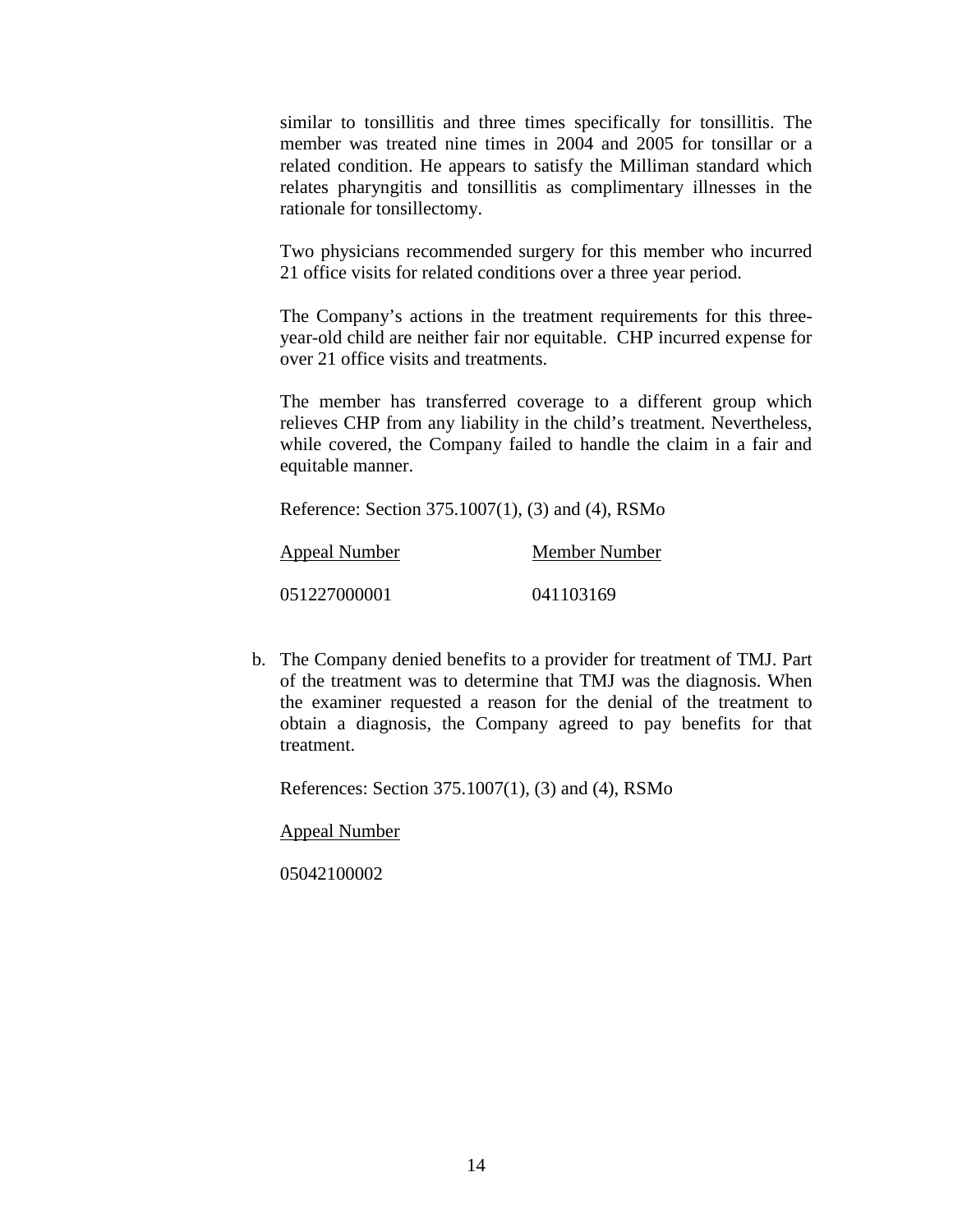#### **IV. CRITICISMS AND FORMAL REQUESTS TIME STUDY**

This study is based upon the Company's ability to provide the examiners with requested material or to respond to criticisms within the 10 calendar day time limit required by Section 374.205.2(2), RSMo, and 20 CSR 300-  $2.200(5)$ & $(6)$ .

### **A. Criticism Time Study**

| Calendar Days | Number of Criticisms | Percentage |
|---------------|----------------------|------------|
| 0 to 10       |                      | 100%       |
| Total         |                      |            |

The Company responded to all criticisms within the 10 calendar days required by Missouri.

Reference: Section 374.205.2(2), RSMo and 20 CSR 300-2.200(5)(6)

#### **B. Formal Request Time Study**

| Calendar Days | Number of Requests | Percentage |
|---------------|--------------------|------------|
| 0 to 10       | 32                 | 100%       |
| Total         |                    |            |

The Company responded to all formal requests within the 10 calendar days required by Missouri.

Reference: Section 374.205.2(2), RSMo and 20 CSR 300-2.200(5) and (6)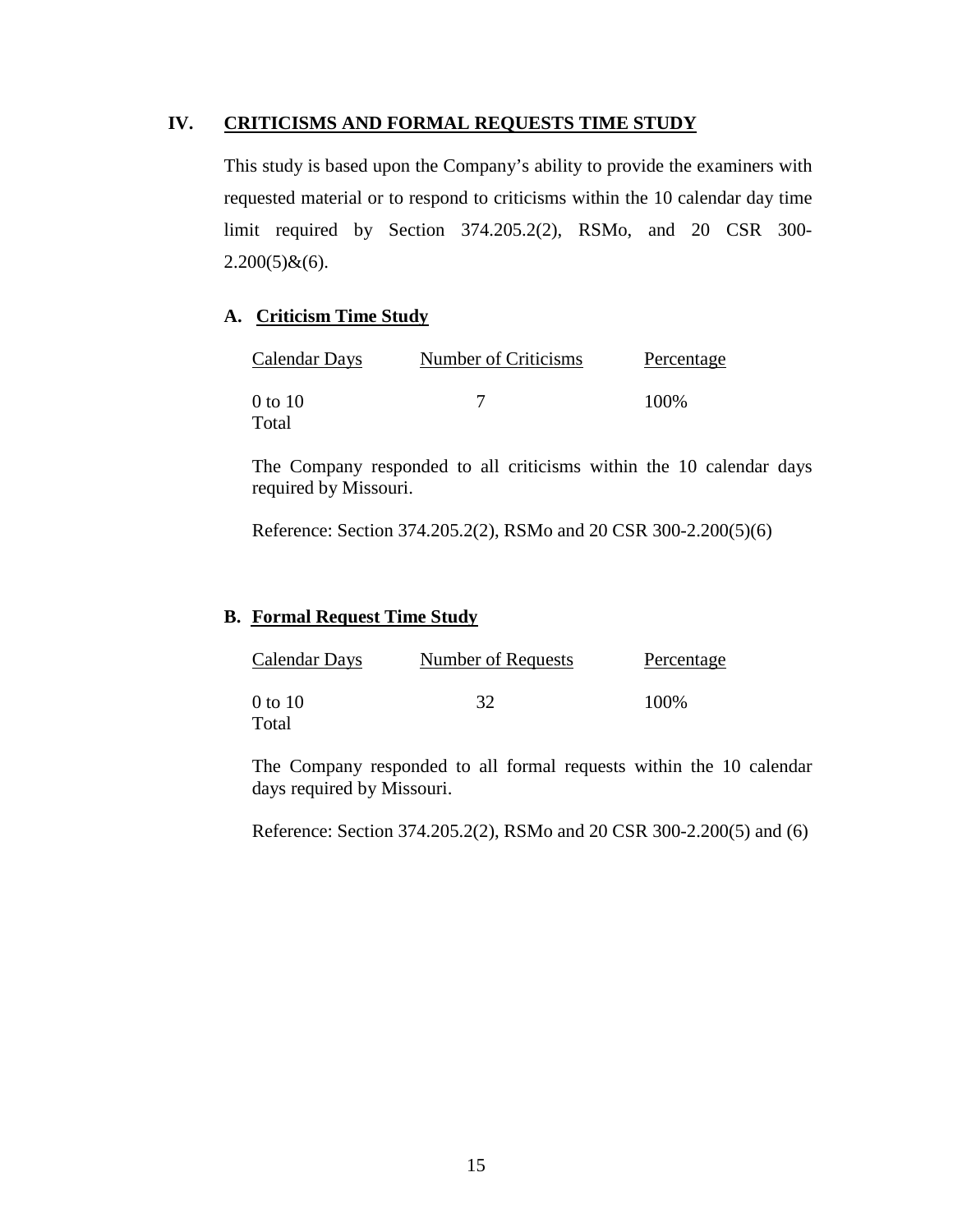# **V. EXAMINATION REPORT SUBMISSION**

Attached hereto is the Division of Insurance Market Regulation's Final Report of the examination of Community Health Plan (NAIC #95145), Examination Number 0612-52-TGT. This examination was conducted by Michael D. Gibbons, Gary Land, and Walt Guller. The findings in the Final Report were extracted from the Market Conduct Examiner's Draft Report, dated September 10, 2009. Any changes from the text of the Market Conduct Examiner's Draft Report reflected in this Final Report were made by the Chief Market Conduct Examiner or with the Chief Market Conduct Examiner's approval. This Final Report has been reviewed and approved by the undersigned.

**Jim Mealer** Date Chief Market Conduct Examiner

\_\_\_\_\_\_\_\_\_\_\_\_\_\_\_\_\_\_\_\_\_\_\_\_\_\_\_\_\_\_\_\_\_\_\_\_\_\_\_\_\_\_\_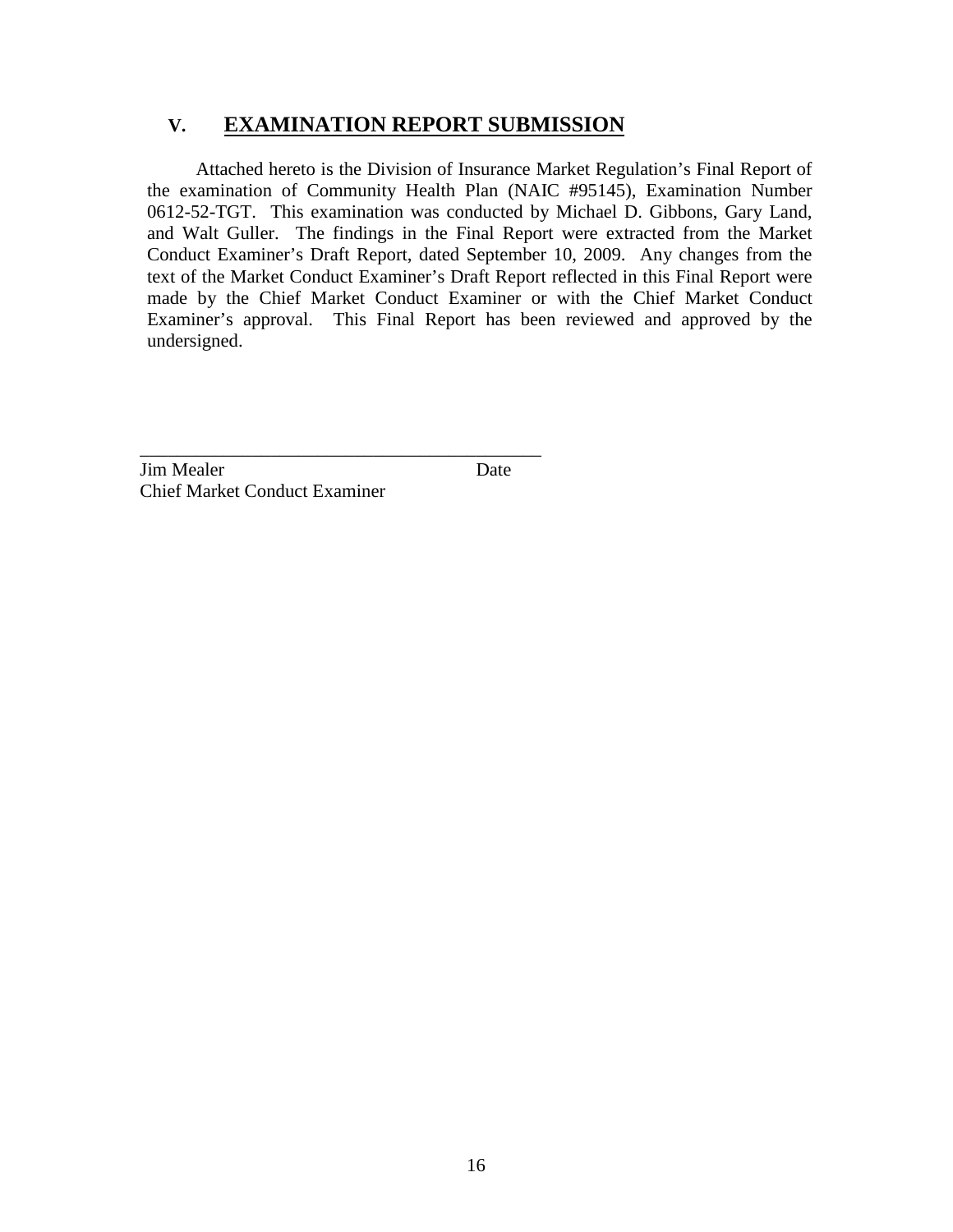

November 12, 2009

Carolyn H. Kerr Senior Counsel Market Conduct Section 301 West High Street, Room 530 P.O. Box 690 Jefferson City, Missouri 65102-0690

RE: Missouri Market Conduct Examination #0612-52-TGT Community Health Plan (NAIC #95145)

Dear Ms. Kerr:

Enclosed is Community Health Plan's Formal Response to the examiners' market conduct report of our company dated October 13, 2009.

For those areas that we disagree with the examiners' report, we have included substantiation of our reasons.

If you have any questions or comments please contact me at (816) 271-7765, or by email at stan.vaughan@heartland-health.com.

Sincerely,

Stan Vaughan Director of Finance and Compliance Community Health Plan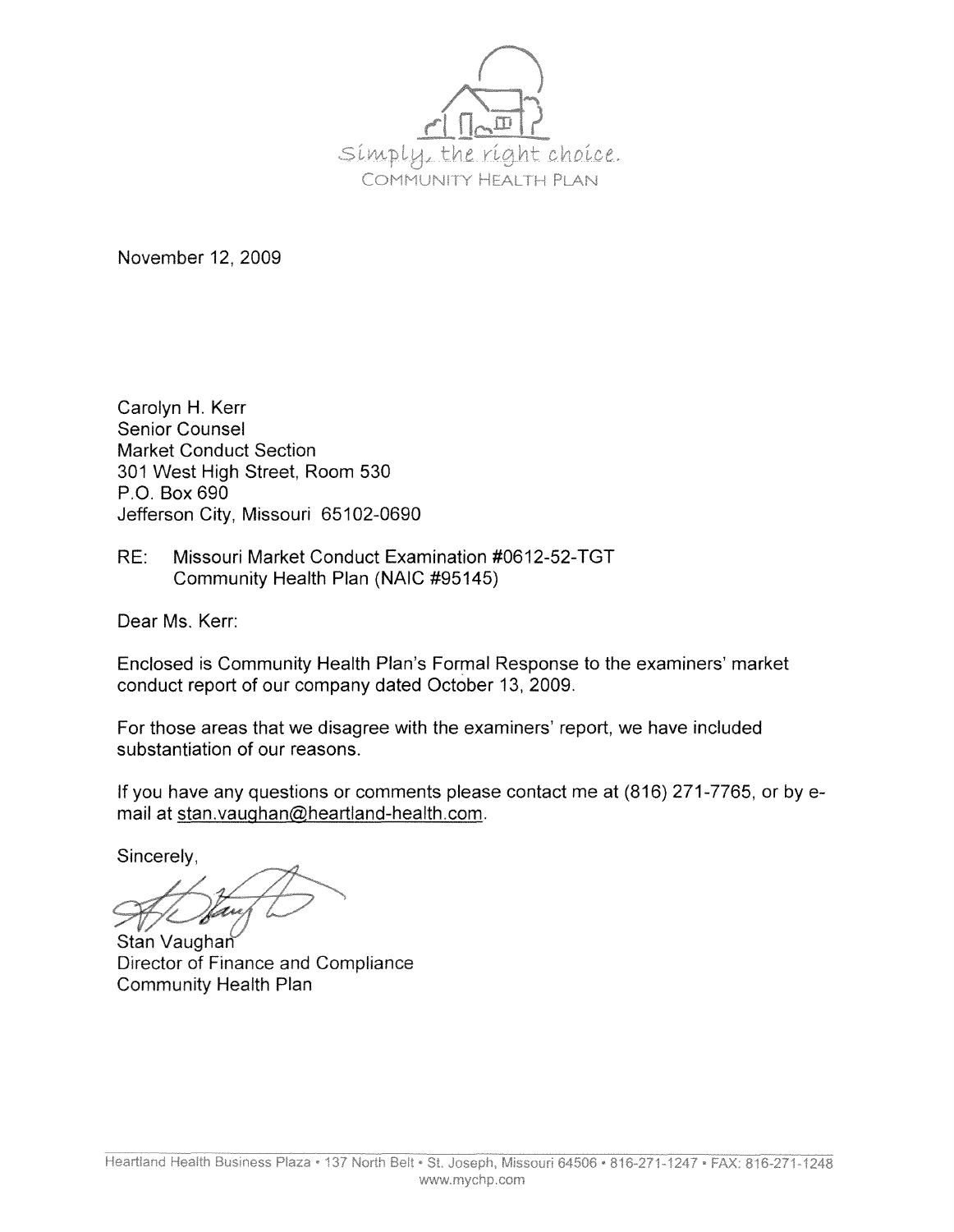# **Community Health Plan Formal Response Missouri Market Conduct Examination** # **0612-52-TGT October 13, 2009**

# **Executive Summary**

While the Company will reply more fully to the issues raised in the executive summary in its responses to the examination findings, it offers the following comments with regard to the four matters in the executive summary:

- The Company did not allow small employer groups to select a minimum number of hours for its employees to be eligible for medical insurance. The Company's application included a question, not used in underwriting, where the employer reported its practice. Nothing in the small employer insurance law grants any authority to the Company to take any actions against employers' determinations if erroneous.
- The Company performs completely appropriate procedures, for review of claims when complete information necessary for adjudication of the claim is received, as stipulated by DFIP regulations.
- The Company provides sufficient opportunity for providers to know the quidelines it follows for approving medical procedures which is within the contractual arrangements it has with those providers.
- The DFIP examiners have completely mischaracterized the activity which has occurred regarding a few providers involvement with motor vehicle accident settlements where the provider may be paid twice. The company is not engaging in a COB operation in those circumstances as it has no control over how the motor vehicle insurer makes payments in settlement of claims in order to receive waivers from an injured party. Precisely because the company does not coordinate benefits with an auto insurance carrier it has no ability to know what that carrier is doing with regard to settlement or payment.

## **Response to examination findings**

- I. Underwriting and rating practices
	- A. Forms and fillings no comment
- **B.** Underwriting and rating
	- **1.** Small employer group underwriting
		- **a.** The Company acknowledges a line in its application, which was approved by the Missouri DFIP, inquired as to the minimum hours an employer used for determining eligible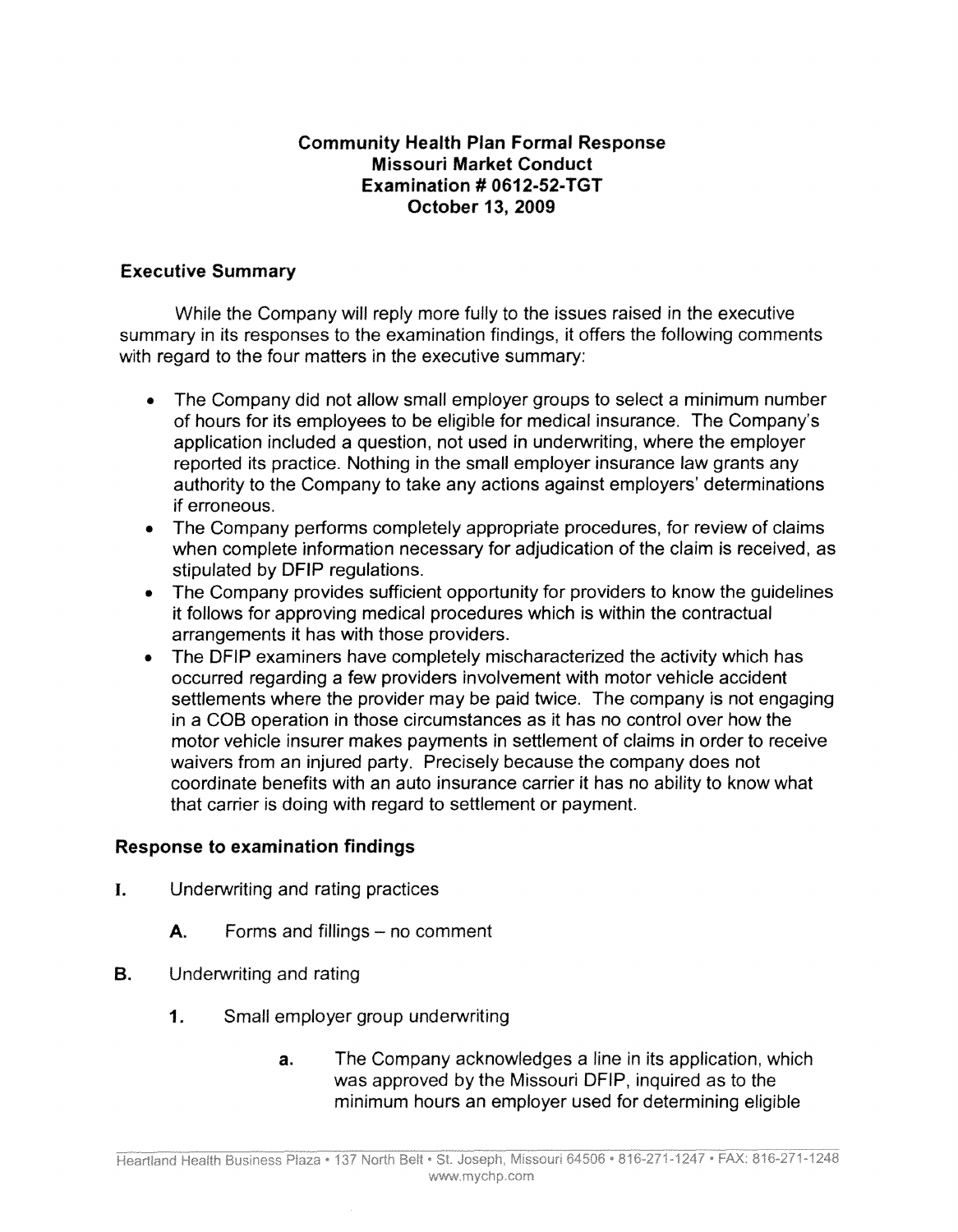employees. The Company did not use that information in underwriting and is unaware of any small employer which it insured which imposed a limitation that excluded any eligible employee from coverage. In addition, even with such a discovery, the small employer law provides no mechanism for the Company to provide any enforcement of such a requirement. The Company is required to offer coverage to any small employer making application, through one plan or another. The employer has an obligation to determine its eligible employees and to ensure that they have the opportunity to enroll for benefits.

Further, the conduct of the Company can not in any way constitute an unfair trade practice and such an allegation is unfounded and unsupported. The section cited by the examiners references unfair representations of the policy or advertising. The application is clearly not advertising. The policy language itself provides precise and accurate information regarding the coverages of the policy, so that 375.936(6) is inapplicable. Even more egregious is the allegation that the company violated 375.936(7) since the company made no statement or representation on the application, it merely made an inquiry. This section does not apply to the format of an application, certainly not when the application has been submitted and approved by the Missouri DFIP.

- II. Claim reviews
	- **A.** Unfair settlement and general handing practices
		- **1.** No comment
		- **2.**
- **a.** The examiners assert that in order to substantiate that it has reasonable standards for prompt investigation and settlement of claims that the Company has to adopt some specific second request for missing or incorrect information. Further, in their prior inquiry, the examiners asserted that the Company must submit at least two inquiries to a provider for further information to verify that it has an investigative procedure. Neither of these assertions have any foundation in any statute or regulation in effect at the time frame being examined. Indeed, until the adoption of 20 CSR 100-1.060, the Standards for Prompt, Fair, and Equitable Settlements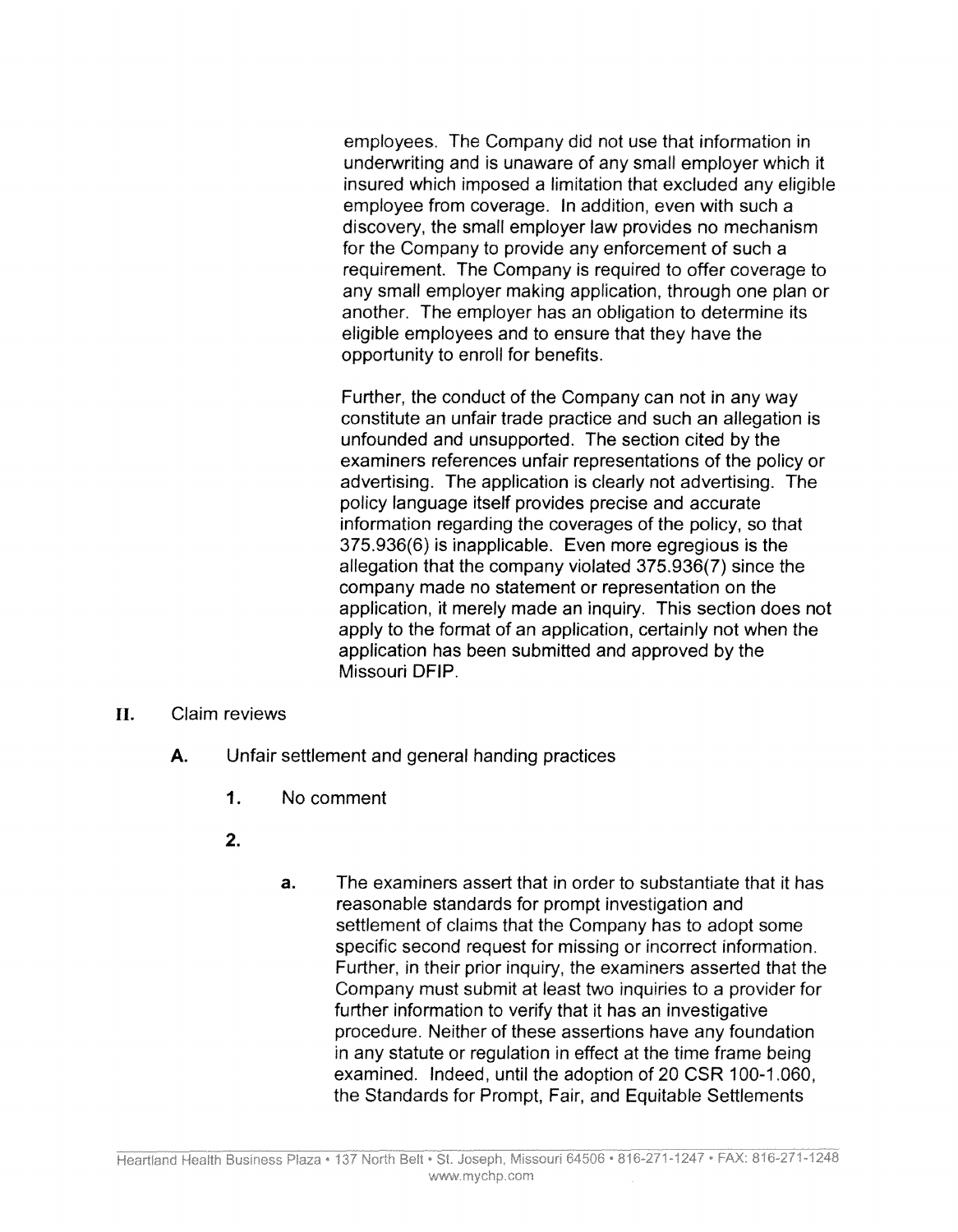under Health Benefit Plans, on May 30, 2009, no specific regulatory standards for requesting information from a provider or policyholder were in effect.

These assertions by the examiners are based upon speculation as to what method of inquiry by the Company best results in providers supplying additional necessary information not included in the initial claim submission. The Company's procedure is based upon its real world experience as to claim submission operations of providers and as to what procedures result in the most prompt responses by providers to requests for additional information, which ultimately results in a more prompt payment by the Company. The Company's procedure allows it to send a remittance advice which advises the provider that additional information is needed. The company's experience is that this notice results in more prompt responses by providers, because it is more easily understood by the provider's office.

The notice in the remittance advice fully complies with Section 376.383.2(2) in making a request for additional information. In fact, Section 376.383 does not mention the suspension of a claim until fifteen days after a carrier has received information in response to a final request for information. As elaborated by the company in its responses to the examiners, the remittance advice notice that additional information is needed is not the Company's final request for information. In fact, the Company continues to send additional requests for information to the providers until such information is received.

Nothing in the Company's procedure in any way violates Section 376.383 and therefore clearly does not violate Section 375.1007(3) which only requires the adoption of reasonable standards. Compliance with a specific state statute which outlines a specific claims procedure to follow is certainly reasonable.

Further, the Company's procedure fully complies with 20 CSR 100-10.050(1) which requires only that a claim be accepted or denied "after the submission of **all** forms necessary to establish the nature and extent of a claim." Incomplete claims do not meet the requirements of the regulation or the cited statutes.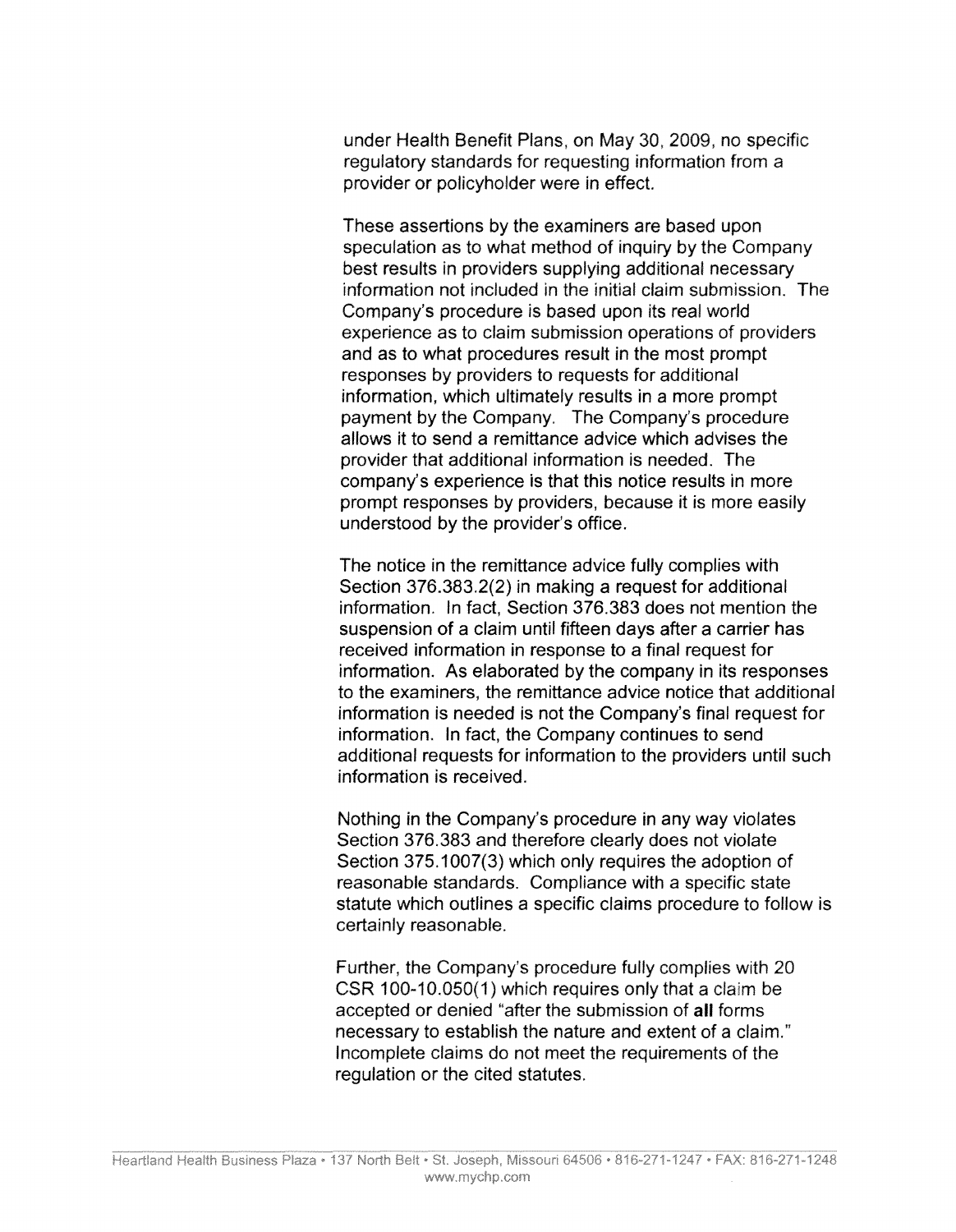**b.** The Company is in compliance with all statutes regarding utilization review. It does provide all members and providers with all guidelines and materials that are used to make adverse determinations. The Company's denial letters include the following statement, "You are entitled to receive, upon your request, access to and copies of all documents relevant to the denial."

Section 376.1361.6 RSMo and 20 CSR 400-10.010 were referenced in the examination. In reviewing these regulations and statutes, along with Section 376.1363 RSMo, the Company cannot find a requirement to provide "free access" as is mentioned in the examination.

- According to 20 CSR 400-10.010,  $1,3 -$  "Instructions for requesting a written statement of the clinical rationale, including the review criteria, used to make the determination." As mentioned above and as evidenced in the Company's denial letter, members and providers are provided with instructions on how to obtain the information. This statement again does not indicate that paper documentation cannot be used and that only online access is acceptable.
- Section 376.1361 RSMo  $-$  does not mention providing free access. Item 1 does state the following "A health carrier may develop its own clinical review criteria, or it may purchase or license clinical review criteria from qualified vendors. A health carrier shall make available its clinical review criteria upon request by either the Director of the Department of Health and Seniors Services or the Director of the Department of Insurance, Financial Institutions and Professional Registration." The Company can provide hard copies of any criteria if requested.

As mentioned in the examination, the Company does use Milliman Care Guidelines and purchases licensing agreements. It would be economically unfeasible to pay for Milliman licenses for the thousands of providers the Company has in their network. Purchasing licenses for all providers would be the only way to provide free access and the Company does not feel that is the fiscally responsible way to use the premiums they receive from individuals and employer groups.

The Company does provide its providers with access to its guidelines and research materials that have been used to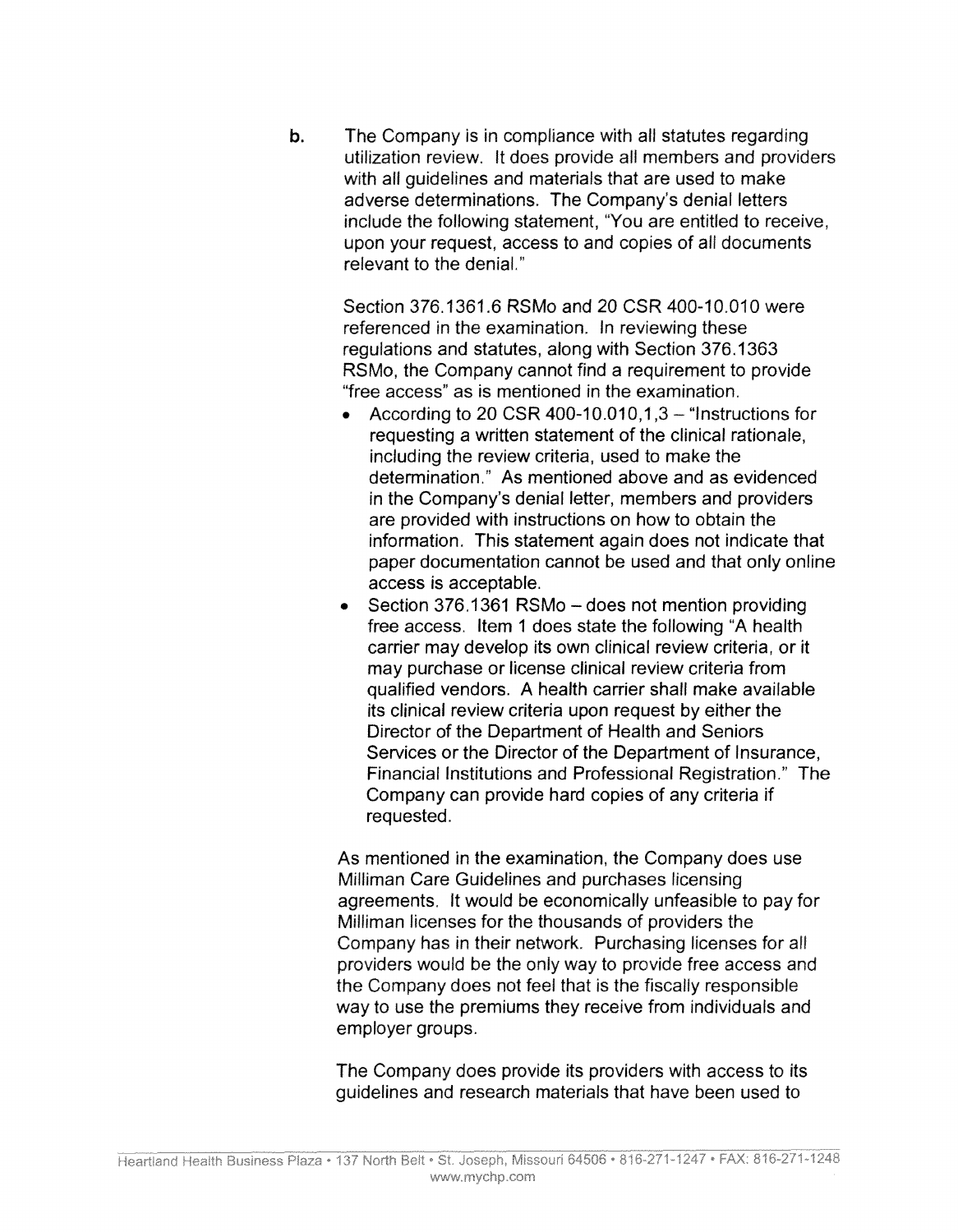make an adverse determination as required by the regulations and statute required by Missouri. It is not uncommon for the Care Management Department to send copies of guidelines to physicians or their office staff and then walk them through guidelines. In the past, even the Provider Relations Representatives have taken guidelines out to physician offices.

- **3.** No Comment
- **4.** No Comment
- **5.** No Comment
- **6.** No Comment
- **7.** No Comment
- **8.** No Comment
- **9.** See the Company's response to paragraph 2b. above.
- **10.** As a preliminary matter, the Company is unaware that the examiners actually reviewed these claims since they were not in the claims for which access was requested by the examiners. Any information about the claims occurred by telephone call. The Company denies giving any indication that the providers "accepted larger amounts of benefits for the treatment of members." The Company has no information at all as to what the providers accepted and would not characterize the providers compensation.

The Company's provider contract includes language as required by 354.606.2. So far as the Company is aware, no provider sought any additional compensation from an enrollee. The statute specifically states the provider is not prohibited "From pursuing any available legal remedy; including but not limited to, collecting from any insurance carrier remedy specially allowed to the provider." The Company has no real authority under the statutory provision to prevent the funds being returned to the Company by providers only attempting to prevent being compensated twice.

Finally the COB regulation, 20 CSR 400-2.030 is not applicable to these matters. The Company did not apply any COB provision. The Company processed the claim and executed a check for full compensation. The Company's tender was simply refused. The Company took no action to make any type of COB offset, with individual car insurance or otherwise.